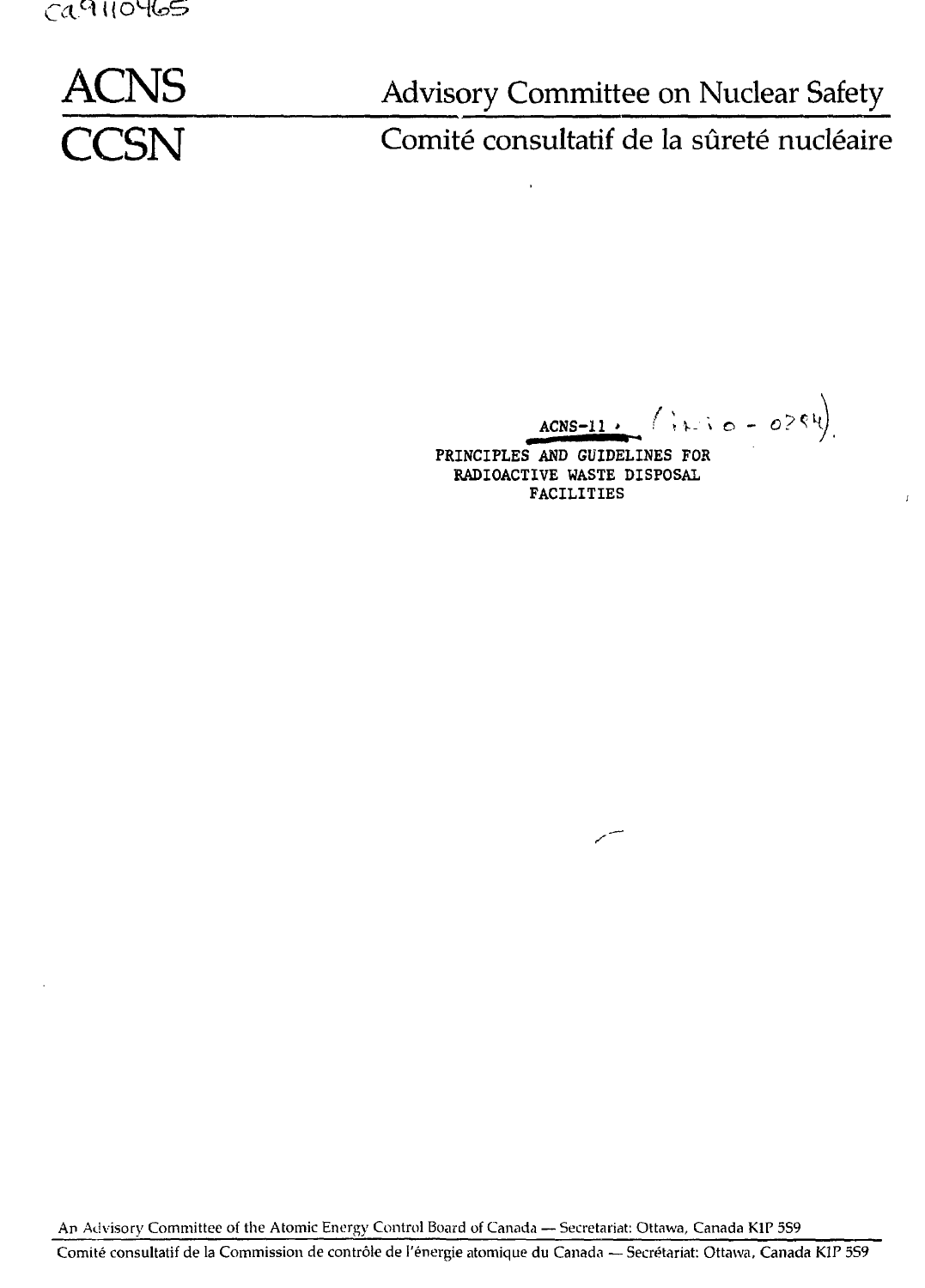

#### **COMMITTEE REPORTS**

Since the 1950's the Atomic Energy Control Board has made use of advisory committees of independent experts to assist it in its decision-making process. In 1979 the Board restructured the organization of these consultative groups, resulting in the creation of two senior level scientific committees charged with providing the Board with independent advice on principles, standards and general practices related to radiation protection and the safety of nuclear facilities. The two committees are the Advisory Committee on Radiological Protection (ACRP), formed in 1979, and the Advisory Committee on Nuclear Safety (ACNS), which was established a year later. Summaries of meetings of the committees are available to the public in the AECB library in Ottawa.

From time to time the committees issue reports which are normally published by the AECB and catalogued within the AECB's public document system. Committee reports, bound with a distinctive cover, carry both a committeedesignated reference number, e.g. ACKP-1, and an AECB reference number in the "INFO" series. The reports generally fall into two broad categories: (i) recommendations to the Board on a particular technical *topic, and* (ii) background studies. **Unless specifically stated otherwise, publication by the AECB of a committee report does not imply endorsement by the Board of the content, nor acceptance of any recommendations made therein.**

#### **RAPPORTS DES COMITÉS**

Depuis les années 1950, la Commission de contrôle de l'énergie atomique a recours à des comités consultatifs composés d'experts indépendants pour l'aider dans ses prises de décision. En 1979, la CCEA a restructuré l'organisation de ces groupes de consultation pour former deux comités scientifiques supérieurs chargés de lui fournir des conseils indépendants à l'égard des principes, des normes et des méthodes générales tournant la radioprotection et la sûreté des installations nucléaires: ce sont le Comité consultatif de la radioprotection (CCRP), formé en 1979, et le Comité consultatif de la sûreté nucléaire (CCSN), établi l'année suivante. Le public peut consulter les comptes rendus des réunions des comités à la bibliothèque de la CCEA, à Ottawa.

De temps en temps, les comités préparent des rapports qui sont normalement publiés par la CCEA et catalogués dans la collection des documents publics de la CCEA. Reliés sous une couverture particulière, les rapports des comités sont identifiés par un numéro de référence attribué par le comité d'origine, comme CCRP-1, et par un numéro de référence donné par la CCEA dans la série "INFO". Les rapports se divisent habituellement en deux catégories générales: (i) recommandations présentées à la Commission concernant un sujet d'ordre technique particulier, et (ii) études générales. **À moins d'indication contraire, toute publication d'un rapport de comité effectuée par la CCEA ne signifie pas que la Commission approuve le contenu de la publication, ni qu'elle accepte les recommandations qui y sont faites.**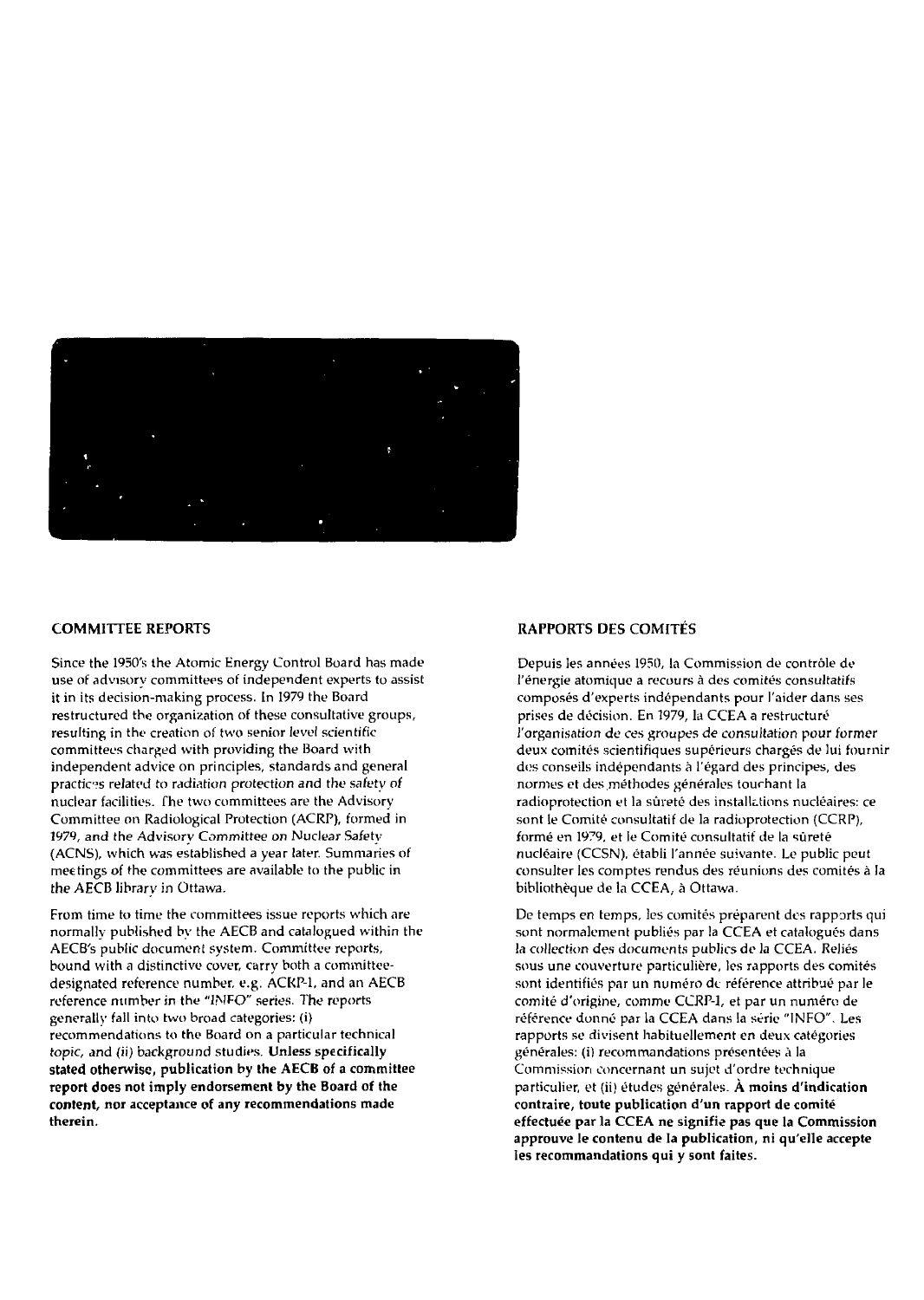Advisory Committee on Nuclear Safety ACNS Advisory Committee on Nuclear Safety<br>
CCSN Comité consultatif de la sûreté nucléaire

ACNS-11  $\cdots$  M  $\cdots$   $\vdots$ 

 $\overline{a}$ 

PRINCIPLES AND GUIDELINES FOR RADIOACTIVE WASTE DISPOSAL FACILITIES

by the

Advisory Committee on Nuclear Safety

June 198S

An Advisory Committee of the Atomic Energy Control Board of Canada — Secretariat- Ottawa. Canada KIT 559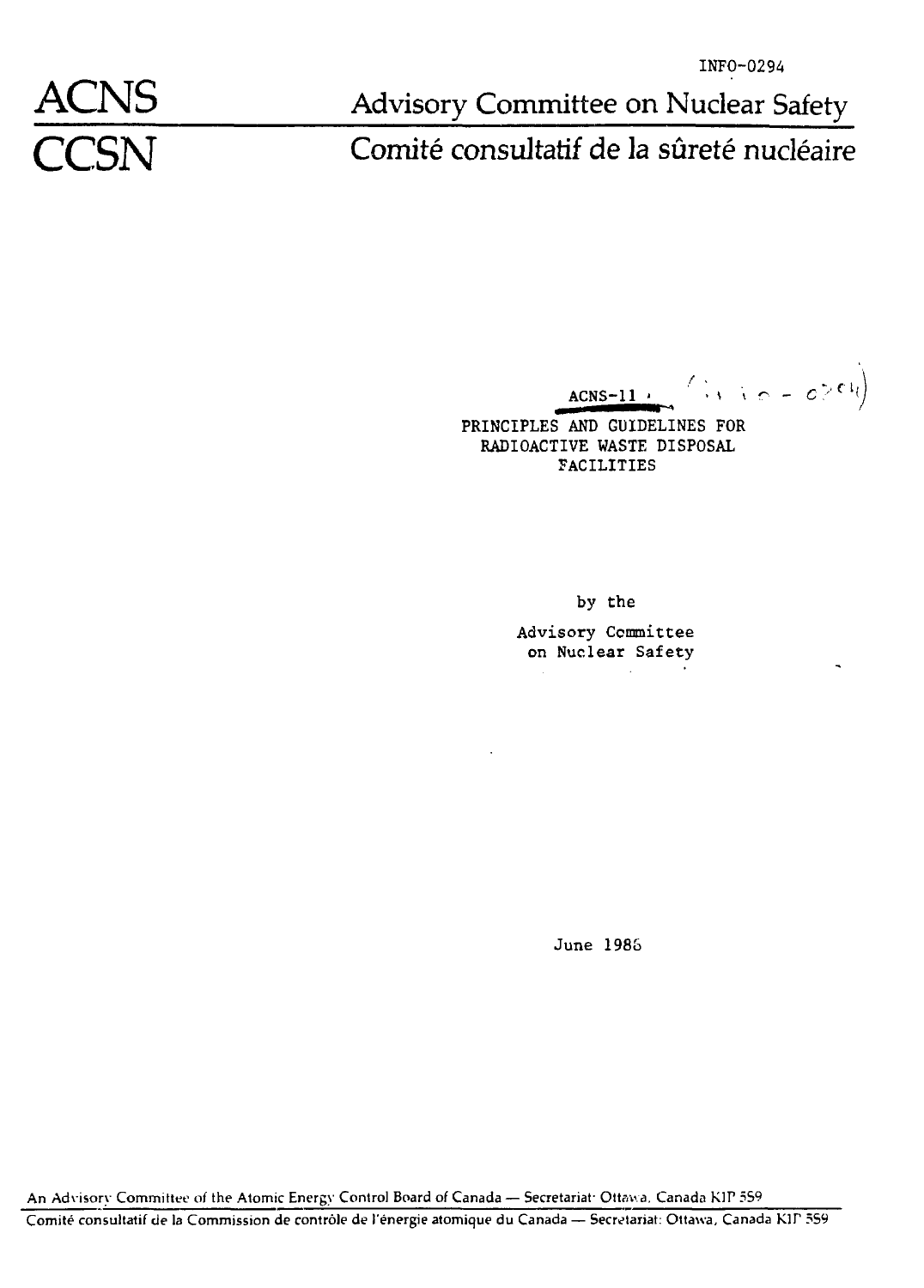#### **ABSTRACT**

Four basic principles relevant to radioactive waste disposal are identified. These principles cover the justification of the activity giving rise to the waste, the consideration of risk to present and future generations, the minimization of the need for intervention in the future, and the financial obligations of the licensee.

The use of risk limits as opposed to dose limits associated with disposal is discussed, as are the concepts of critical group, de minimis, and ALARA, in the context of a waste disposal facility. Guidance is given on the selection of the preferred waste disposal concept from among several alternatives, and for judging proposed design improvements to the chosen concept.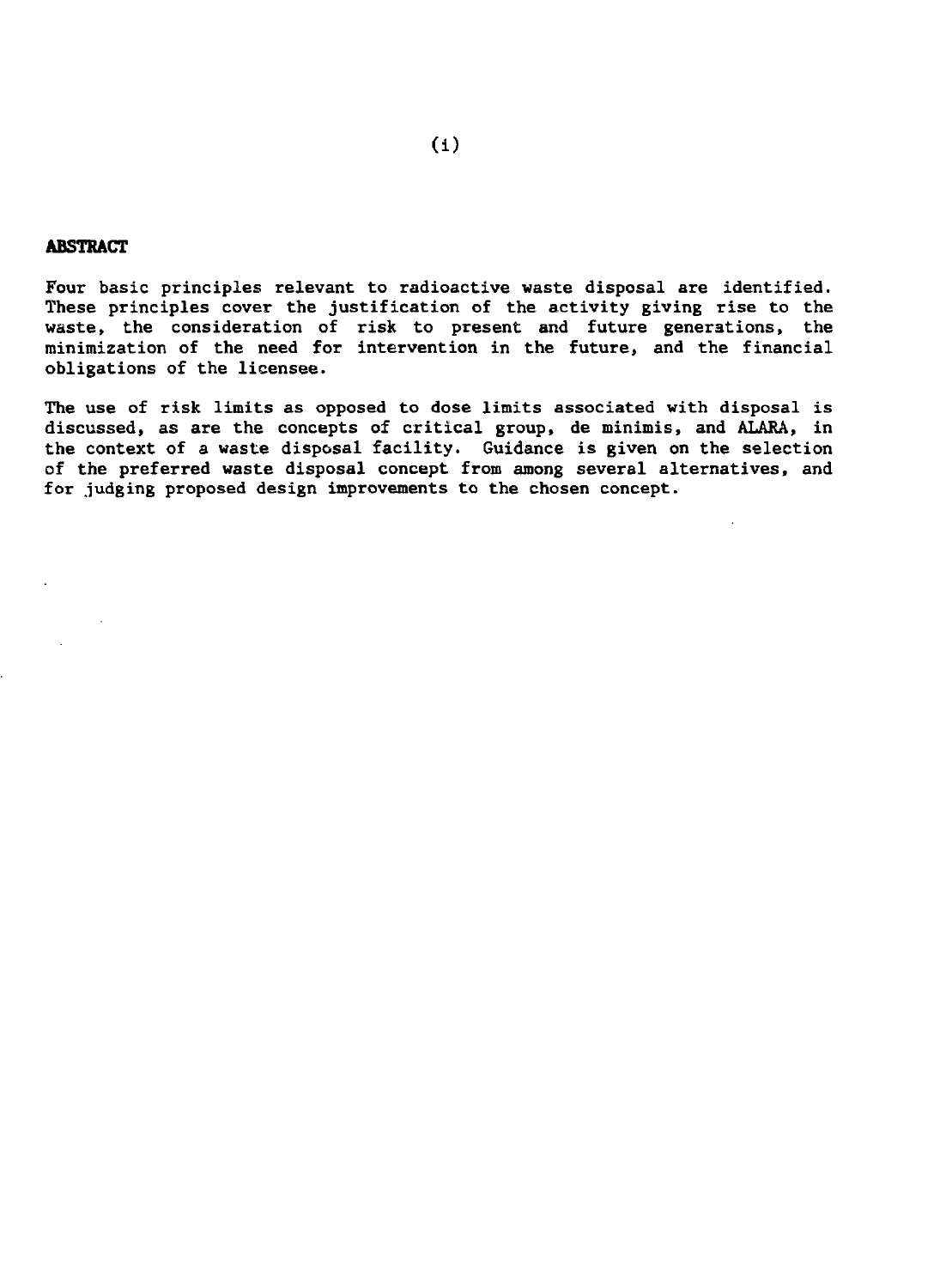**(ii)**

 $\alpha$ 

### **TABLE OF CONTENTS**

|                                                  | Page              |
|--------------------------------------------------|-------------------|
| <b>ABSTRACT</b>                                  | (i)               |
| Table of Contents                                | (i <sub>1</sub> ) |
| Preface                                          | (iii)             |
| 1.<br>INTRODUCTION                               | ı                 |
| 2.<br>GENEFAL PRINCIPLES                         | $\overline{2}$    |
| 3.<br><b>RADIATION DOSE AND RISK</b>             | 3                 |
| General<br>3.1                                   | 3                 |
| 3.2 Dose-rate and Risk-rate Limits and Targets   | 4                 |
| 4.<br>COLLECTIVE RISK AND THE ALARA PRINCIPLE    | 5                 |
| 4.1 ALARA                                        | 5                 |
| 4.2 Estimation of Collective Risk Commitment     | 6                 |
| 3.<br>SELECTION OF PREFERRED DISPOSAL CONCEPT    | 6                 |
| б.<br>IMPROVEMENT OF THE CHOSEN DISPOSAL CONCEPT | $\overline{7}$    |
| 7.<br>SUMMARY AND RECOMMENDATIONS                | $\overline{7}$    |
| Bibliography                                     |                   |
| Acknowledgements                                 |                   |

APPENDIX A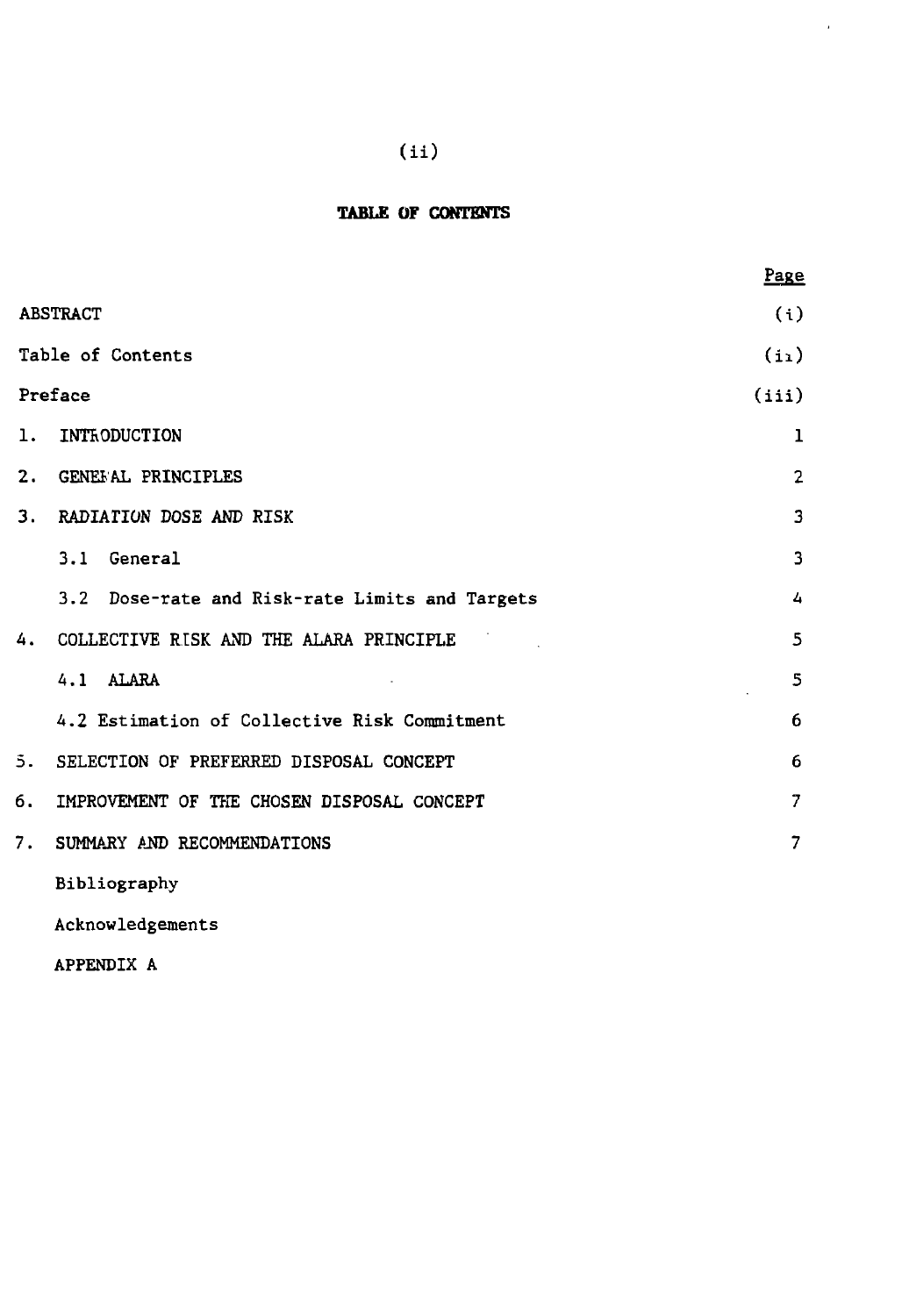#### **PREFACE**

Radioactive wastes arising from nuclear activities must be managed and eventually disposed of in a manner which assures safety.

The Advisory Committee on Nuclear Safety has studied the problem including much of the voluminous literature that has been published on it and, in particular, has reviewed the Atomic Energy Control Board's Consultative Document C-104, "Regulatory Objectives, Requirements and Guidelines for the Disposal of Radioactive Wastes", issued in 1986 (and subsequently issued as a Regulatory Policy Statement, R-104, in June 1987), and its own earlier report, ACNS-2, "Safety Objectives for Nuclear Activities in Canada" which was endorsed by the Board.

This report presents the Committee's views on appropriate general principles and their application to the disposal of radioactive wastes, with particular attention to the equitable sharing of risks with future generations and to the degree of control or intervention necessary to ensure continued safety.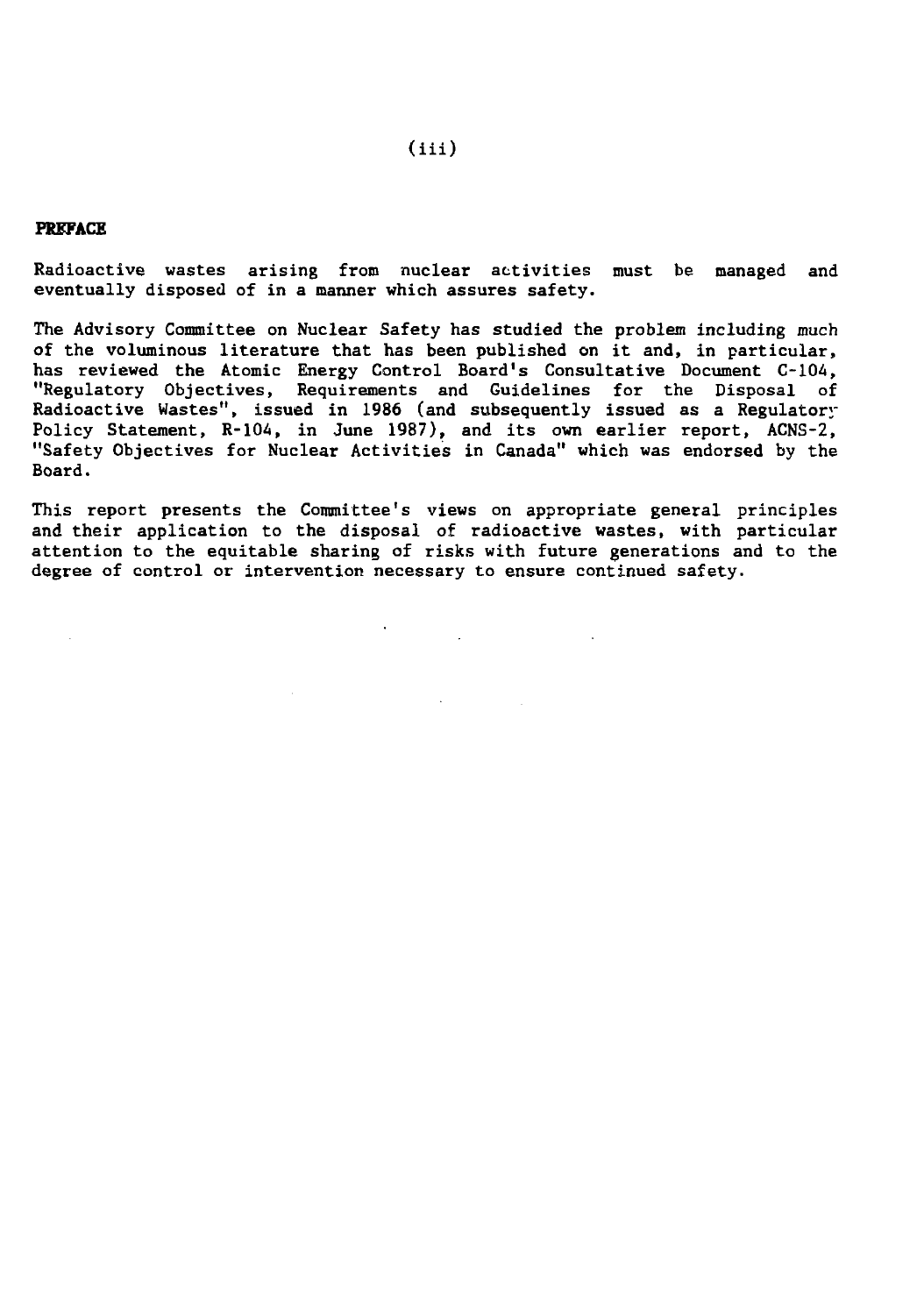#### **PRINCIPLES AND GUIDELINES FOR RADIOACTIVE WASTE DISPOSAL FACILITIES**

#### **1. INTRODUCTION**

The production of radioactive wastes is a consequence of most nuclear activities, particularly those associated with the extraction, fabrication a d utilization of fuel for nuclear power generation. Because some of the radionuclides of ccicern decay very slowly (have long "half-lives"), there is a need not only to regulate current practices for waste handling, storage, and disposal but also to ensure that the disposal arrangements provide radiological protection far into the future.

The limitation of doses received from current waste management practices is achieved effectively through regulatory enforcement. In fact there are two requirements in the existing Atomic Energy Control Regulations and the proposed amendments which are particularly relevant. The first specifies annual dose limits for workers and the general public, and the second requires that doses be kept as low as reasonably achievable, social and economic factors being taken into account. Experience has shown that compliance with the intent of the second requirement has usually resulted in annual doses being well below the limits specified by the first.

In order to ensure comparable degrees of protection for generations in the future, when leakage from a waste disposal facility may be beyond  $e^{\eta y}$  practical means of control at the source, a different approach based on risk must be used. The acceptability of a proposed waste disposal facility is then established on the basis of a probabilistic environmental pathways analysis in which many scenarios may be possible, some of which may even lead to dose rates above the current limits. The possible leakage paths must be studied to determine the speed and distribution of each radioisotope, taking into account its chemical and physical behaviour and its radioactive decay characteristics. The contribution of each scenario to the total risk from the facility can then be taken as the product of the probability of occurrence of the scenario, the magnitude of the accompanying dose rate, and the factor that relates dose to serious health effects. Because more than one scenario is usually possible, the total potential radiological risk is the appropriate summation of the risks of all the scenarios. This total is then compared to an appropriate risk-rate target to determine the acceptability of the proposed facility.

<sup>&</sup>lt;sup>1</sup>The process of keeping doses as low as reasonably achievable, while considering a number of relevant factors including the cost of reducing the dosa and the cost of the health detriment, is often referred to as "optimization". In ICRP publications "optimization of radiation protection" has usually meant the more formal process of selecting the level of protection that minimizes the cost of protection and the cost of the health detriment.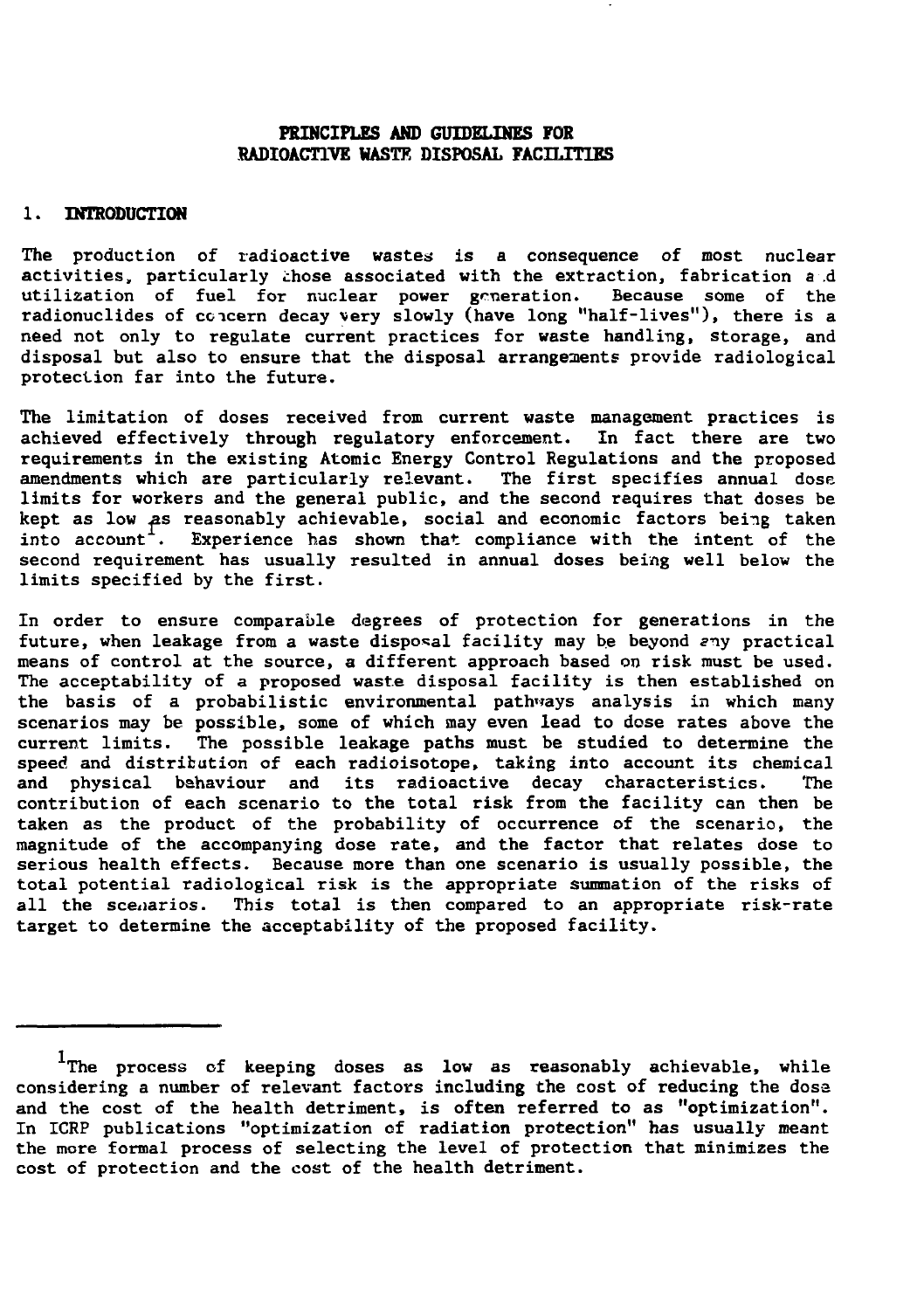The achievement of adequate radiological protection with little or no need for future supervision or intervention is the objective of much of the basic research and of the development of disposal techniques and pathways models currently underway. All levels and kinds of radioactive wastes are being considered, such as mine and mill tailings, spent fuel and other reactor wastes, process waste streams, hospital and research institute wastes, and spent radiography sources. Whether this objective can be achieved to everyone's satisfaction for all types of radioactive waste remains to be seen.

#### **2. GENERAL PRINCIPLES**

Accepting the objectives given in ACNS-2 "Safety Objectives for Nuclear Activities in Canada" (which are excerpted in Appendix  $\tilde{A}$ ) and giving special attention to the long-term hazards presented by radioactive wastes, the Committee has identified four basic principles which it considers to be fundamental in the assessment of any radioactive waste disposal arrangement.

- (i) Activities that entail potential radiation doses to individuals or population groups should provide a net benefit. The assessment of risk and benefit should take into account in a realistic way all the benefits (such as thermal and electrical power in the case of power reactors) and the costs associated with the process of both producing and disposing of the wastes.
- (ii) The radiological risk to any future generation should be taken into account in current operations and be given a priority for minimization not less than that given to the risk to the current generation.
- (iii) The disposal of all radioactive wastes should be such that any requirement for intervention to ensure the continuance of an adequate degree of safety is minimized, taking into account economic, social, and environmental factors.
- (iv) Before a possession licence or operating licence is granted, the applicant should be responsible for providing an acceptable proposal for disposal or interim management of the material or the waste from the operation so licensed and for covering all the expected disposal costs.

**The first principle** is intended to ensure that the net benefit assessment is carried out comprehensively, taking into account past, present, and future benefits and costs arising from the proc sses giving rise to the wastes. For the nucJear fuel cycle, this assessment will necessarily require many inputs, with appropriate coordination at prrvincial and federal levels.

**The second principle** is intended to ansure that the radiological risks associated with radioactive waste handling and disposal are shared equitably with future generations taking into account on-going future benefits arising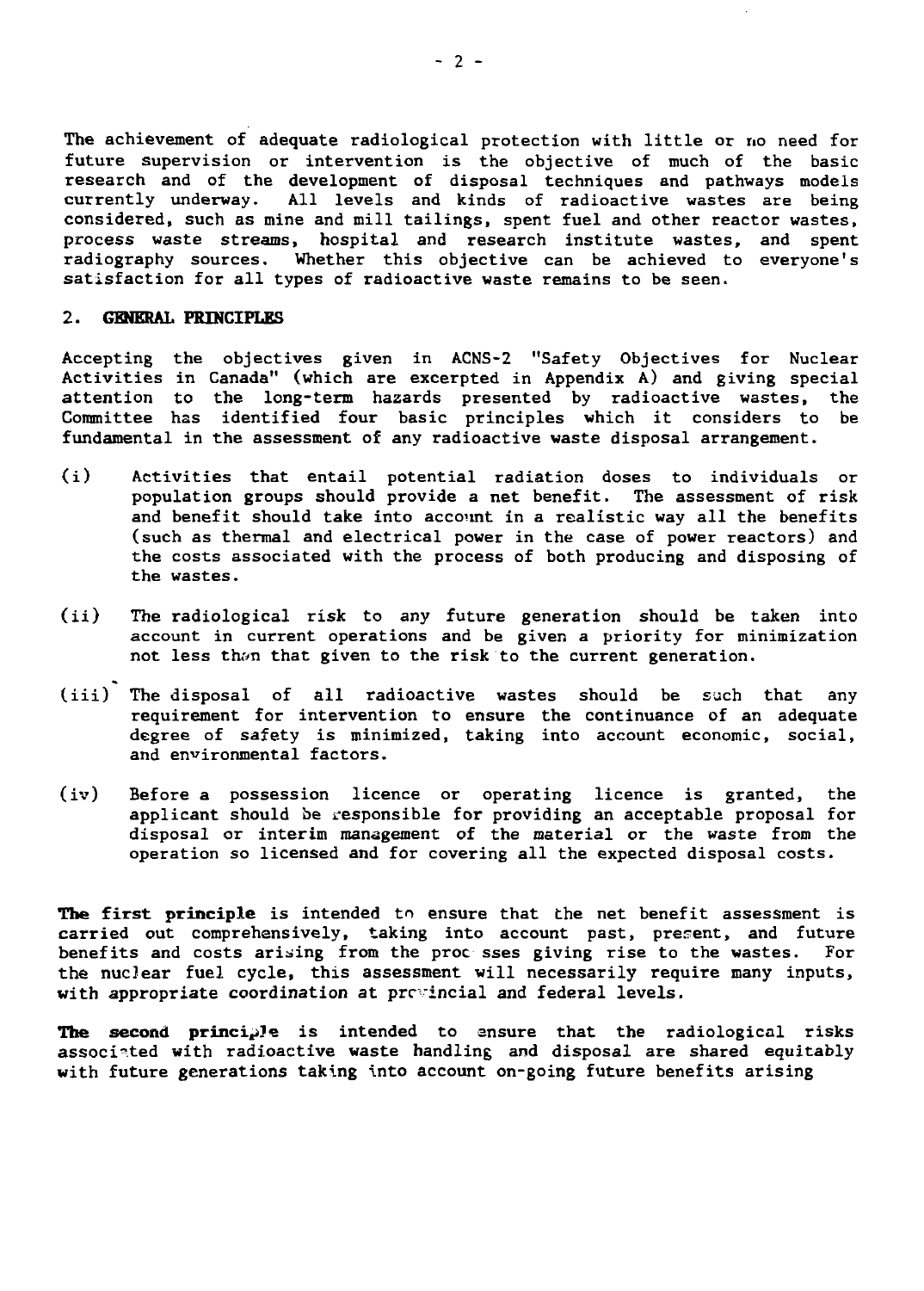from the processes giving rise to the wastes. For example, adherence to this principle would imply that long-term interim storage, for a hundred years or so, for the sole purpose of reducing the radiation doses to the current generation, would not be a responsible or ethically desirable alternative.

**The third principle** is intended to ensure that the uncertainties in the longevity of corporations, utilities, or regulatory agencies are taken into account. Corporations or utilities that have generated the radioactive waste or those charged with surveillance of it may not continue to exist once a particular resource is depleted or the need for the nuclear activity disappears. The development of "walk-away" waste disposal concepts would seem to be the ideal solution to this concern. If this ideal solution is not readily achievable, it may be necessary to make use of some form of on-going institutional control to limit doses, taking into account economic, social, and environmental considerations. Such controls may include appropriate record keeping, continued marking of the site, land use restrictions, continued monitoring, and any necessary remedial action. When it is claimed that a disposal concept meets the "walkaway" risk criterion, it must be demonstrated that there is sufficient conservatism in the design to preclude the need for remedial action in the future. Significant environmental events that may occur in the future, such as floods, earthquakes, or glaciation should be considered.

**The fourth principle** is intended to ensure that the responsibility, for both the velopiaent of the means for and the associated costs of safe handling and .isposal of radioactive wastes, is assumed by the licensee whose activity will generate the wastes, unless alternative arrangements acceptable to the regulatory authorities are made in advance. This responsibility should not be a burden on future generations.

#### 3. **RADIATION DOSE AND BISK**

#### 3.1 General

As noted in the INTRODUCTION, the Committee believes that the acceptability of a proposed waste disposal facility must be established on the basis of an appropriate risk-rate target. Not only must the possible future radiation doses attributable to the facility be estimated but also the probability of their being received by some or all of the people living at that time.

The doses received by individuals will vary depending on factors such as age, metabolism, diet, and behaviour, as well as the pathways by which radionuclides may reach the environment. For current operations this variation is taken into account by defining a "critical group" within the population, where a "critical

 $^2\!\rm{by}$  "walk-away" is meant a disposal concept whereby the facility or land can be released for uncontrolled (from a radiological protection viewpoint) use and where there is the expectation that there will be no future need for supervision or intervention for radiological protection.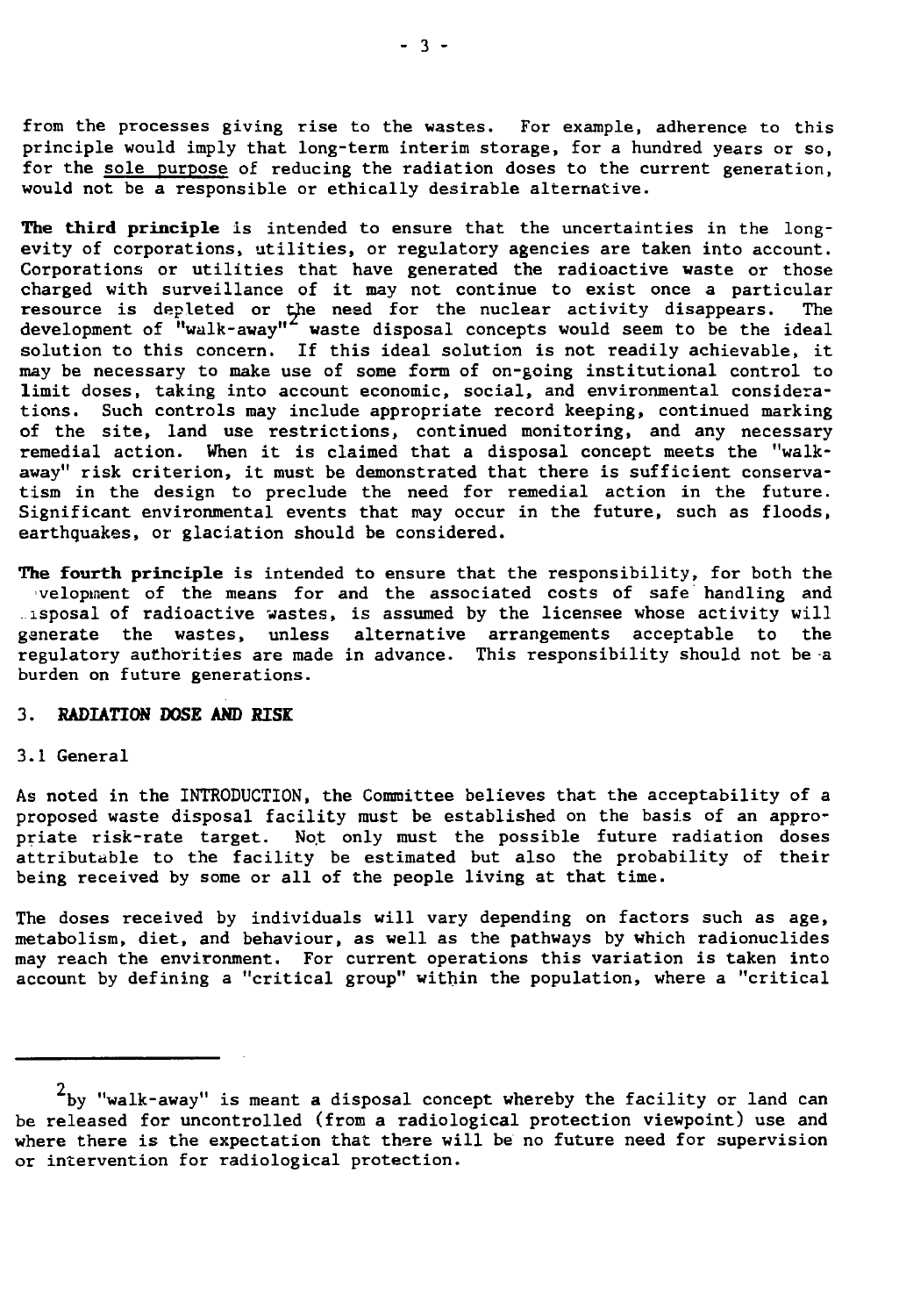group" is one that is "representative of those individuals in the population expected to receive the highest dose and small enough to be relatively homogeneous with respect to age, diet and those aspects of behaviour that affect the doses received" (from ICRP-26). However, when considering the risks to future generations from long-term radioactive wastes, the "critical group" should be the one at greatest risk, rather than the one likely to receive the highest dose. The possibility that the same critical group may be at risk from several waste disposal sites or other discrete radioactive sources should also be considered.

Different scenarios for a particular disposal concept may assume release of radionuclides into different environmental pathways and produce maximum risk rates at different times or different geographical locations. Thus the critical group may differ for different scenarios. One approach, which is conservative, is to assume that the same critical group is exposed to the maximum risk rate from each scenario, whenever the maximum occurs, up to a time limit established by the regulatory authority. Factors to be considered in establishing this time limit include the half-lives and dispersal behaviours of the radionuclides of concern, and the time period over which the errors in the results of the predictive modelling are deemed to be sufficiently small that the estimated risk rates are credible. The selection of the time limit will probably be somewhat arbitrary. Other approaches which differ essentially in the way the time dimension is handled, are described in ANNEX IV of the report "Long-Term Radiation Protection Objectives For Radioactive Waste Disposal" (1984), published by the Nuclear Energy Agency (NEA) of the Organization for Economic Cooperation and Development (OECD).

#### 3.2 **Dose-rate and Risk-rate Limits and Targets**

For exposures that occur over the lifetime of an individual member of the public, the International Commission on Radiological Protection (ICRP) has recommended an average individual dose-rate limit of  $10$   $\degree$  Sv.a<sub>r</sub> (ICRP 1985). This implies an average individual risk-rate limit of 2  $\times$  10  $^{7}$  a  $^{*}$ , using a factor relating dose to serious health effects (fatal cancers and genetic defects) of 2 x  $10^{-2}$  per person-Sv.

For current operations the annual dose to an individual can be estimated, whether the exposure be from one or several sources, and corrective action taken if necessary. However, if the exposure were to occur at some time in the distant future when leakage from a waste disposal facility may be beyond any practical means of control at the source, it would be prudent for the regulatory authorities of today to set an individual risk-rate target for a disposal facility below 2 x 10  $\degree$  a  $\degree$ . Factors to be considered when determining how much lower the risk-rate target should be set include: the variability in radiological risk rate from natural background radiation; possible exposures from other nuclear activities in the future; uncertainties in the predictive process for estimating fut ire risks; the degree of institutional control being proposed; and toxic hazards associated with these wastes. The value of the individual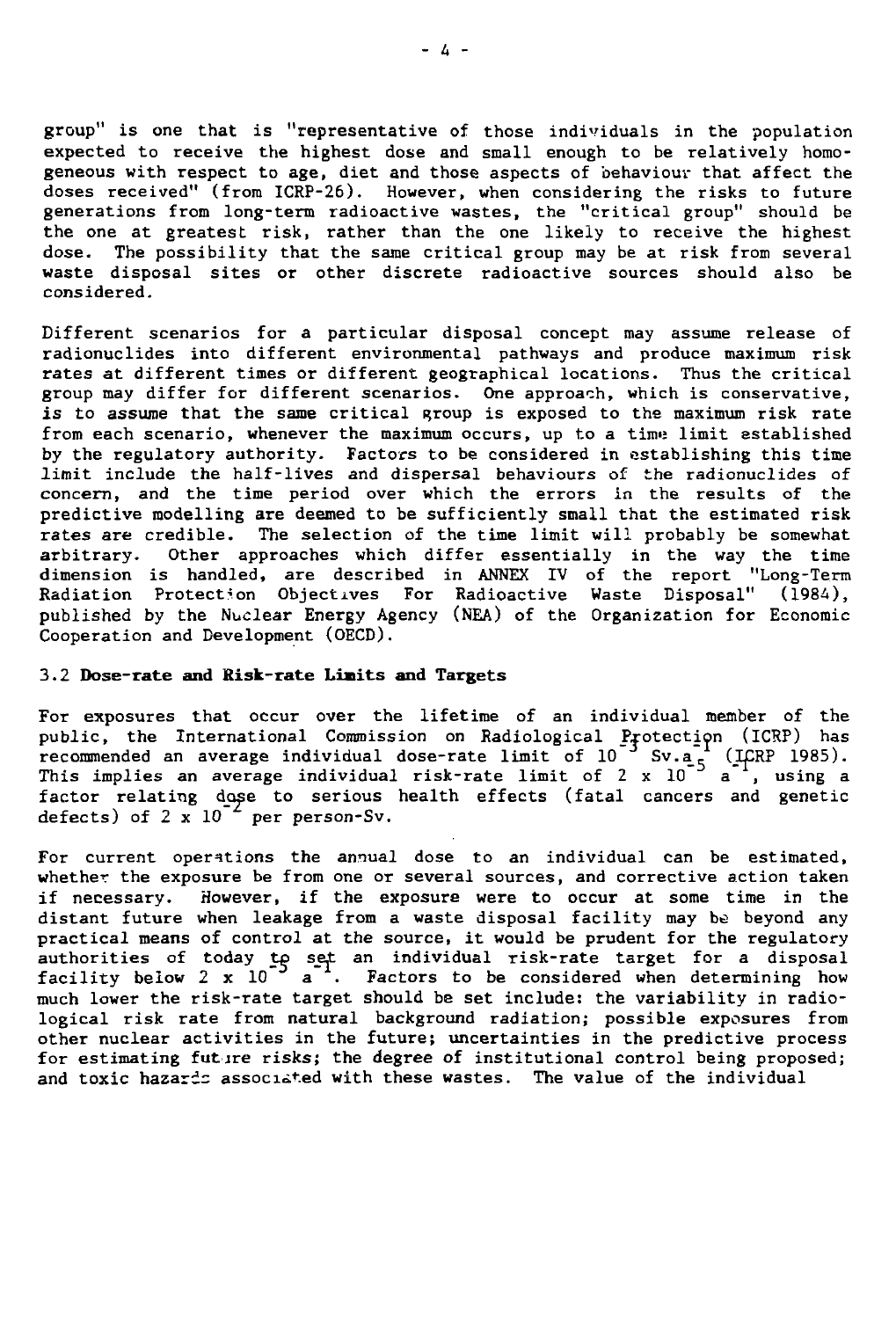risk-rate target should not be lower than any established "de minimis" $^{3}$ individual risk-rate level.

#### 4. **COLLECTIVE RISE AND THE ALARA PRINCIPLE**

#### **4.1 ALARA**

"ALARA" is the acronym for the radiation protection principle recommended by the ICRP that collective doses be "as low as reasonably achievable, social and<br>economic factors being taken into account" (ICRP-22.26.37). For current economic factors being taken into account"  $(ICRP-22, 26, 37)$ . operations in nuclear facilities, the application of ALARA is an on-going process through which an acceptable level of radiation protection is achieved and maintained, based partly on the cost of reducing further the collective dose commitment . In waste disposal facilities, however, judgment can be exercised only before closure, if the principle of minimal subsequent intervention is followed. It must be agreed that the expenditure is appropriate and that no further improvement to reduce the predicted risks to present and future generations is warranted. Therefore an ALARA-type process should be applied to ensure that the predicted collective risk commitment is acceptably low.

The Advisory Committees have concluded that the de minimis concept is justifiable irrespective of the difficulty of measuring such low dose rates and distinguishing them from background. De minimis collective and individual dose rates of 1 person-Sv.a <sup>+</sup> and 50 microSv.a <sup>+</sup> respectively have been proposed (see AC-1). These values were derived on the basis that the collective dose rate proposed would cause an imperceptible increase in the incidence of cancer and genetic defects, and that the individual rate<sub>c</sub>proposed would be equivalent to a risk of serious health effects of about 10  $\degree$  a  $\degree$  and would be comparable to risks usually and widely regarded as of negligible magnitude.

<sup>4</sup>The Advisory Committees believe that ALARA must be seen as a comparative exercise whereby every attempt is made to reduce radiation doses further below regulatory limits, but that to do so without regard for how best to secure the health of exposed or potentially exposed individuals by the most judicious use of resources is ill-advised. Inevitably this leads to a circumstance where it is necessary to analyze spending, not to identify the value of a life which is clearly incalculable, but rather to ensure that society secures the greatest protection for the greatest number irrespective of the nature of the risk. In this sense the Committees believe that the ALARA principle is one which should not be narrowly applied to radiation exposures alone.

 $3$ "De minimis" relates to doses that are too small to be of regulatory concern, the expression deriving from the legal term "de minimis non curat lex". which is to say, the law does not concern itself with trifles.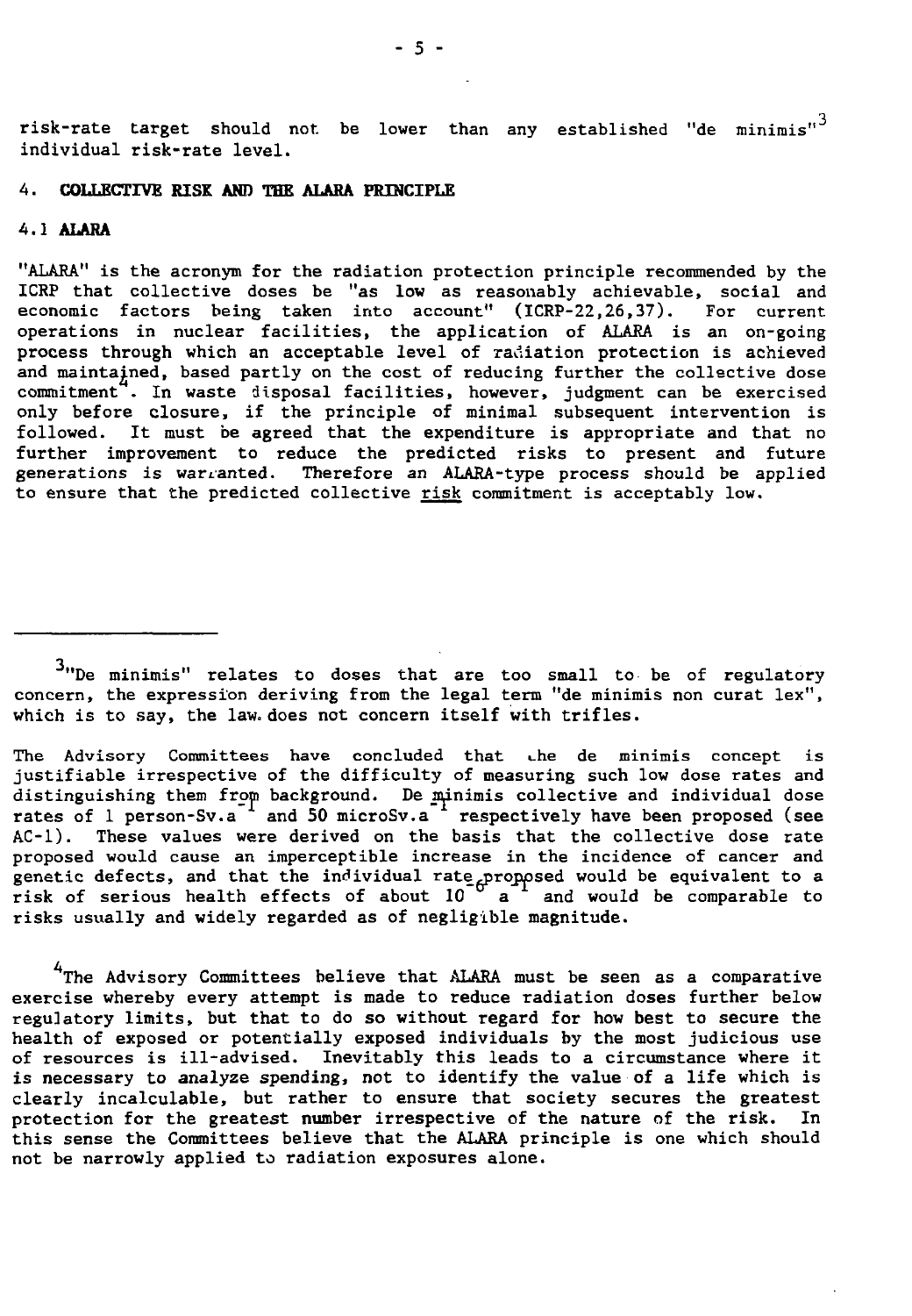#### **4.2 Estimation of Collective Eick Commitment**

The estimation of collective risk commitment for a given disposal concept is calculated by the use of a model which takes into account the relative probabilities for the different scenarios under which exposure could occur.

The uncertainties in the predicted values of collective risk commitments are likely to be greater than for the predicted risk to an individual in the critical group, since the former requires assumptions about population density and distribution. For shorter-lived wastes (say half-lives less than 100 /ears), the uncertainties may be small enough that credible comparisons of .•'everal concepts may be made. For longer-lived wastes, the uncertainties are often the major limitation in making a comparison.

For widely-dispersed, and in some cases longer-lived, wastes (e.g., H-3, C-14, Kr-85, 1-129), the integration limits for evaluating collective risk commitments should, in principle, encompass the Earth's surface and extend for a time that is long in comparison to the half-lives of the waste products. The dispersion models available, however, are not always sufficiently accurate for such extrapolations, and the values of the parameters involved will likely undergo changes in the future that cannot be predicted accurately today. If a cost-benefit approach is to be applied in these cases, judgment will have to be exercised concerning any integration limits, and the implications of these limits will have to be recognized and accepted. (Additional guidance may be found in AC-2.)

It can be expected that estimates of the global dose commitment will show that a substantial portion of the doses would be received at very low individual dose ra\_es, less than a few microsieverts per year. Although this collective dose commitment may be considered significant, if two or more concepts being compared are such that beyond a certain geographical area they give comparable collective risk commitments, the integrations need not be continued further, since only differences between concepts would be significant. For this evaluation, international boundaries should be ignored.

It should be noted that the collective risk calculations described above can also be used for comparing improvements to a chosen concept.

#### **5. SELECTION OF PREFERRED DISPOSAL CONCEPT**

The primary criterion for selecting acceptable disposal concepts must be that each one meet the risk-rate target for an individual in the critical group. To select a preferred disposal concept from several possibilities, an ALARA-type process should be applied to evaluate the reasonableness of the expenditure associated with the predicted collective risk commitment for each concept, taking into account social and environmental considerations.

In many cases it should be feasible to evaluate and compare several concepts. However, there may be some cases, for example high-level reactor wastes, where the costs of the effort to establish the expected performance of any concept may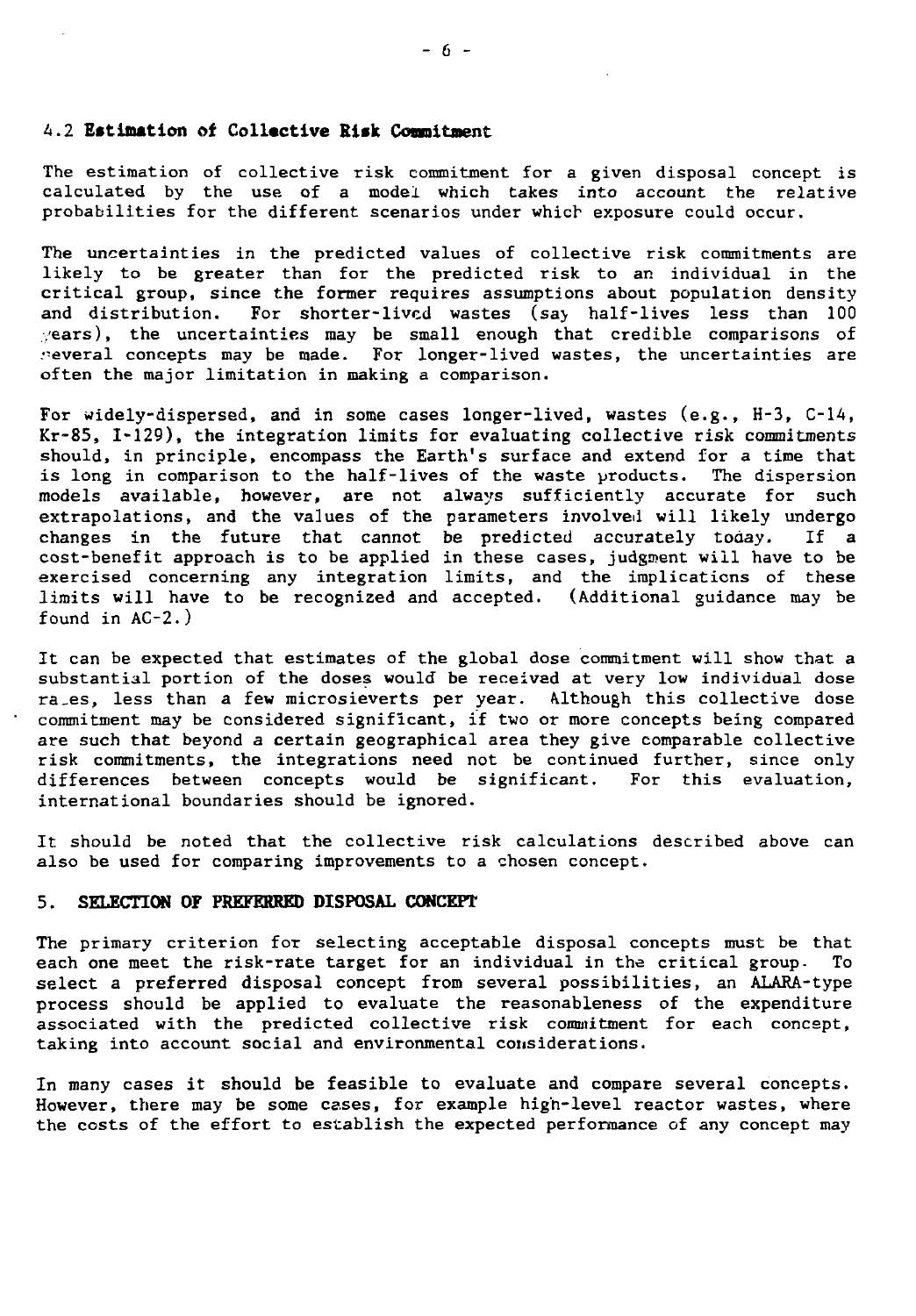be so high that detailed evaluation of several concepts may not be justified<sup>5</sup>. In these cases the concept should be carefully selected on the basis of factors such as:

- (a) the likelihood that it vould lead to a repository capable of meeting the individual risk-rate target,
- (b) the likelihood of the existence of suitable sites,
- (c) the availability of the techniques and resources required for construction,
- (d) the possibility of inadvertent future human intrusion,
- (e) the probable costs of establishing the repository, and
- $(f)$  the possible social and environmental impacts.

For some types of wastes, for example low-level, high-volume uranium mill tailings, selection of a disposal concept that achieves an acceptable walk-away risk-rate level may be particularly difficult. The regulatory authorities will have to use their best judgment in a compromise between requiring additional expenditures and accepting a situation for which some degree of on-going institutional control may be necessary.

#### 6. **IMPROVEMENT OF THE CHOSEN DISPOSAL CONCEPT**

To ensure that the chosen disposal concept is likely to provide optimal protection against radiological risks, it should be subjected to "ALARA-type" analyses throughout the design process. There are many parameters that may be varied, e.g., properties of engineered barriers, depth of burial, etc., with possible resulting variations in collective risk. Since most of the parameters governing the performance will be the same for the design options being compared, the differences in collective risk will be more easily evaluated than for completely different concepts.

#### 7. **SUMMARY AND RECOMMENDATIONS**

(a) Four basic principles relevant to radioactive waste disposal are identified. These principles cover the justification of the activity giving rise to the waste, the consideration of risk to present and future generations, the minimization of the need for intervention in the future, and the financial obligations of the licensee.

 $5$ It should be noted, however, that in this high-cost area, several different concepts are being developed by other countries. The results of each country's work are usually exchanged in international forums so that the decision to proceed with a particular concept probably need not be taken without some screening of possible alternatives.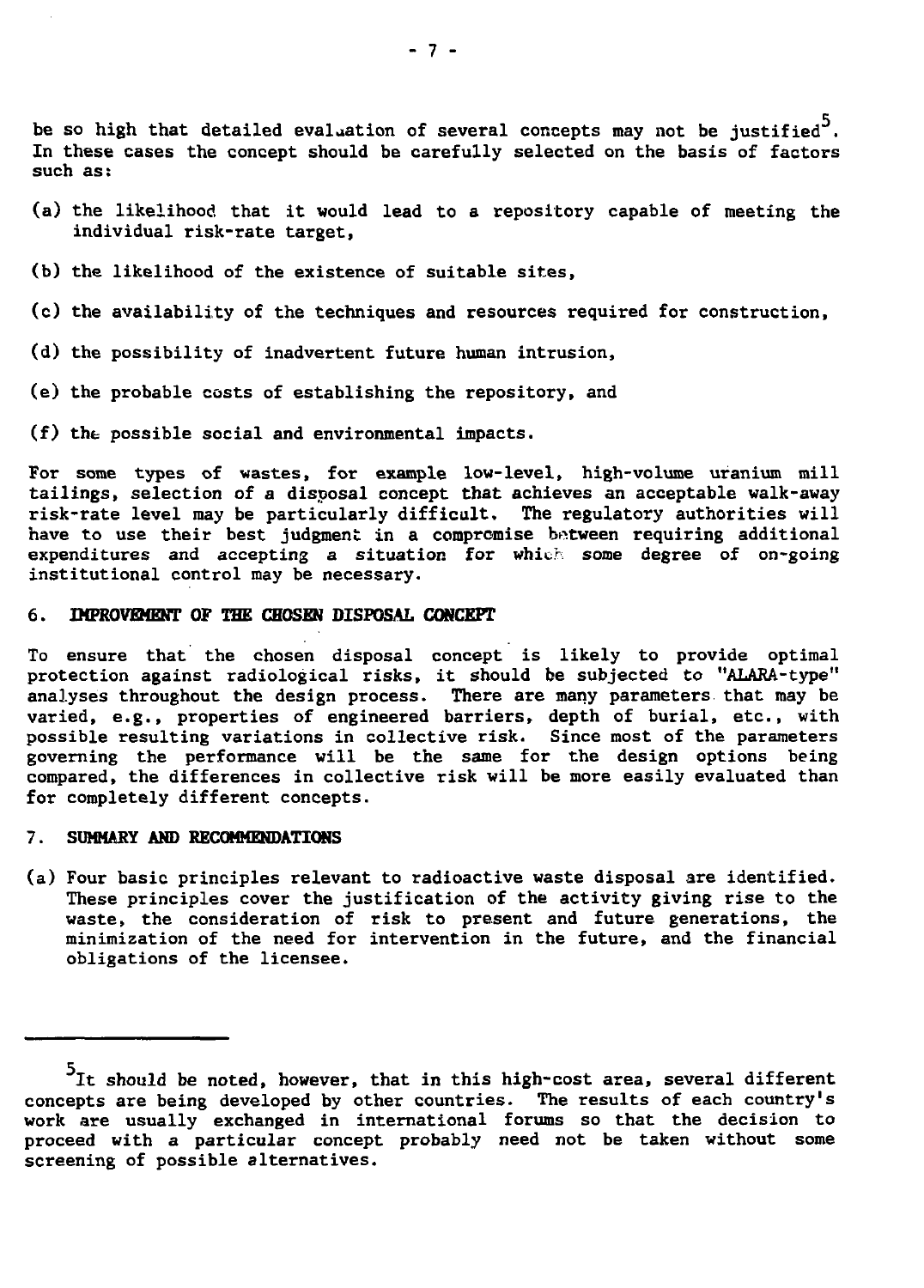- (b) The consequences of radiation exposure in the future should be evaluated in terms of individual risk rate, given by the product of the probability of a given radiation exposure, the magnitude of the accompanying dose rate, and the factor that relates dose to serious health effects.
- (c) The individual risk rate should be evaluated for a member of the critical group, defined as that group at the tine and place where the risk rate from the exposure is greatest.
- (d) The selection of a long-term waste disposal concept requires a pathways analysis and a cost evaluation of each concept to permit an evaluation of the individual risk rate and to enable comparisons of incremental collective risk versus cost. The evaluation of the collective risk rate for a disposal concept will require judgment in selecting integration limits.
- (e) In some cases, for example disposal of high-level reactor wastes, the cost of the effort to establish the  $\epsilon$ -rected performance of any concept may be so high that detailed evaluation of several concepts may not be justified, as long as it can be demonstrated that one concept successfully meets a specified individual risk-rate target. In these cases, information about other concepts may be available from other countries, permitting some comparisons to be made.
- (f) An "ALARA-type" analysis should be used to evaluate possible improvements in the design of a selected concept.
- (g) The Atomic Energy Control Board should specify an individual risk-rate target for each disposal concept on a site-specific basis. The risk-rate target should be set at a value below 2 x  $10$   $\degree$  a  $\degree$  by an amount which takes into account: (i) the variability in radiological risk rate from natural background radiation, (ii) possible exposures from other nuclear activities in the future, (iii) uncertainties in the predictive process for estimating future risks, (iv) the degree of institutional control being proposed, and (v) the toxic hazards associated with these wastes. The value should not be lower than any de minimis individual risk-rate level established.

#### **Bibliography**

- 1. ACNS-2, "Safety Objectives for Nuclear Activities in Canada". (1982)
- 2. AC-1, "Recommended De Minimis Radiation Dose Rates for Canada" (in preparation)
- 3. AC-2, "Application of the ALARA Process" (in preparation)
- A. ICRP-26, "Recommendations of the International Commission on Radiological Protection".
- 5. ICRP-37, "Cost-Benefit Analysis in the Optimization of Radiation Protection".
- 6. ICRP, "Statement from the 1985 Paris Meeting of the ICRP", included in the Annals of the ICRP, Publication 45.
- 7. NEA Experts Report, "Long-Term Radiation Protection Objectives For Radioactive Waste Disposal". (1984)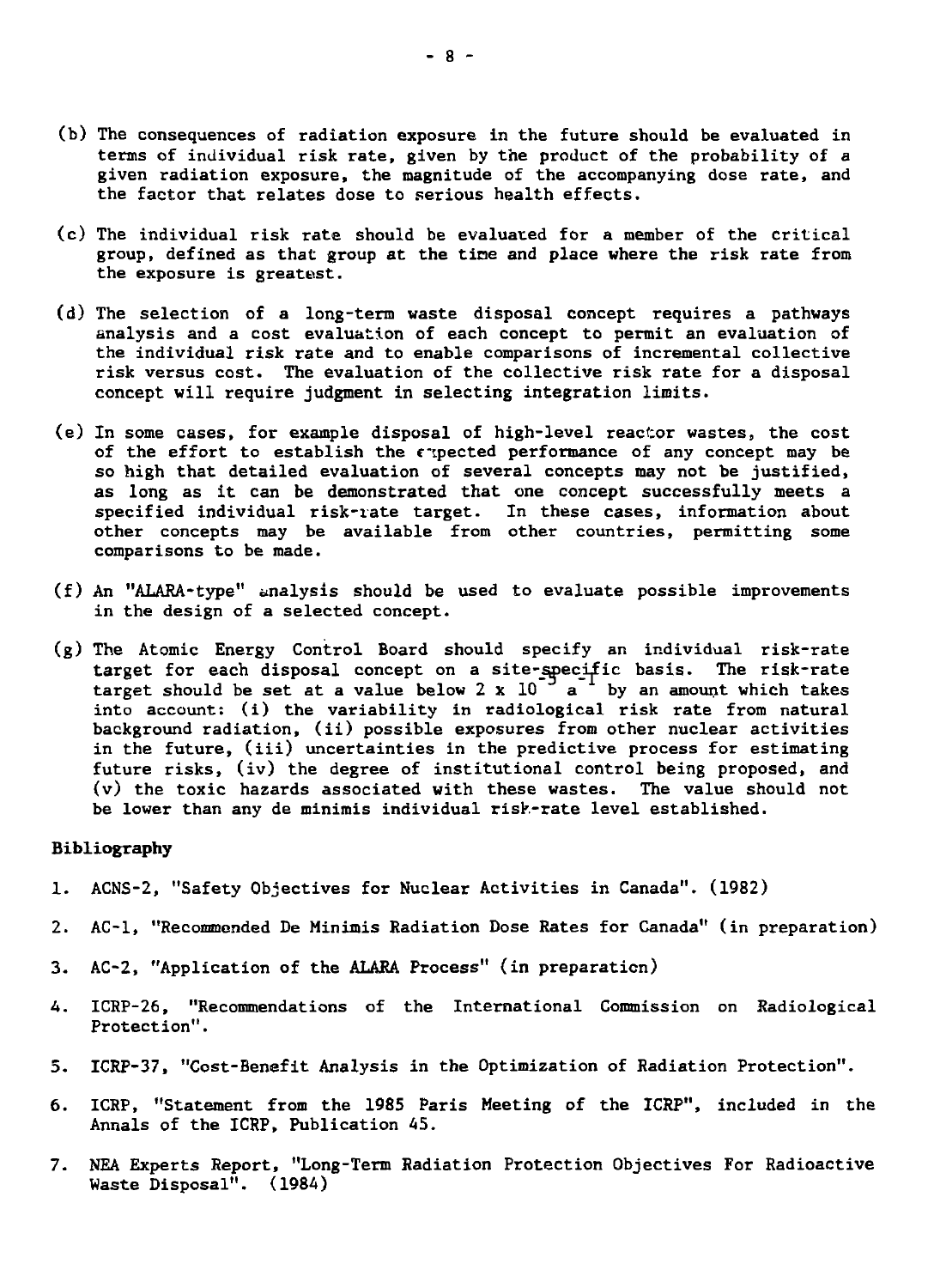#### **Acknowledgements**

Members of the Working Group:

- K.J. McCallum, Chairman
- G.C. Butler
- R.E. Jervis
- B.C. Lentle
- O.R. Lundell

### Members of the Secretariat assisting:

- R.J. Atchison
- F.C. Boyd
- W.R. Bush
- P. Smith (typing)

All the members of the Advisory Committee on Nuclear Safety

 $\mathcal{L}^{\text{max}}(\mathcal{L}^{\text{max}})$ 

 $\sim 10^4$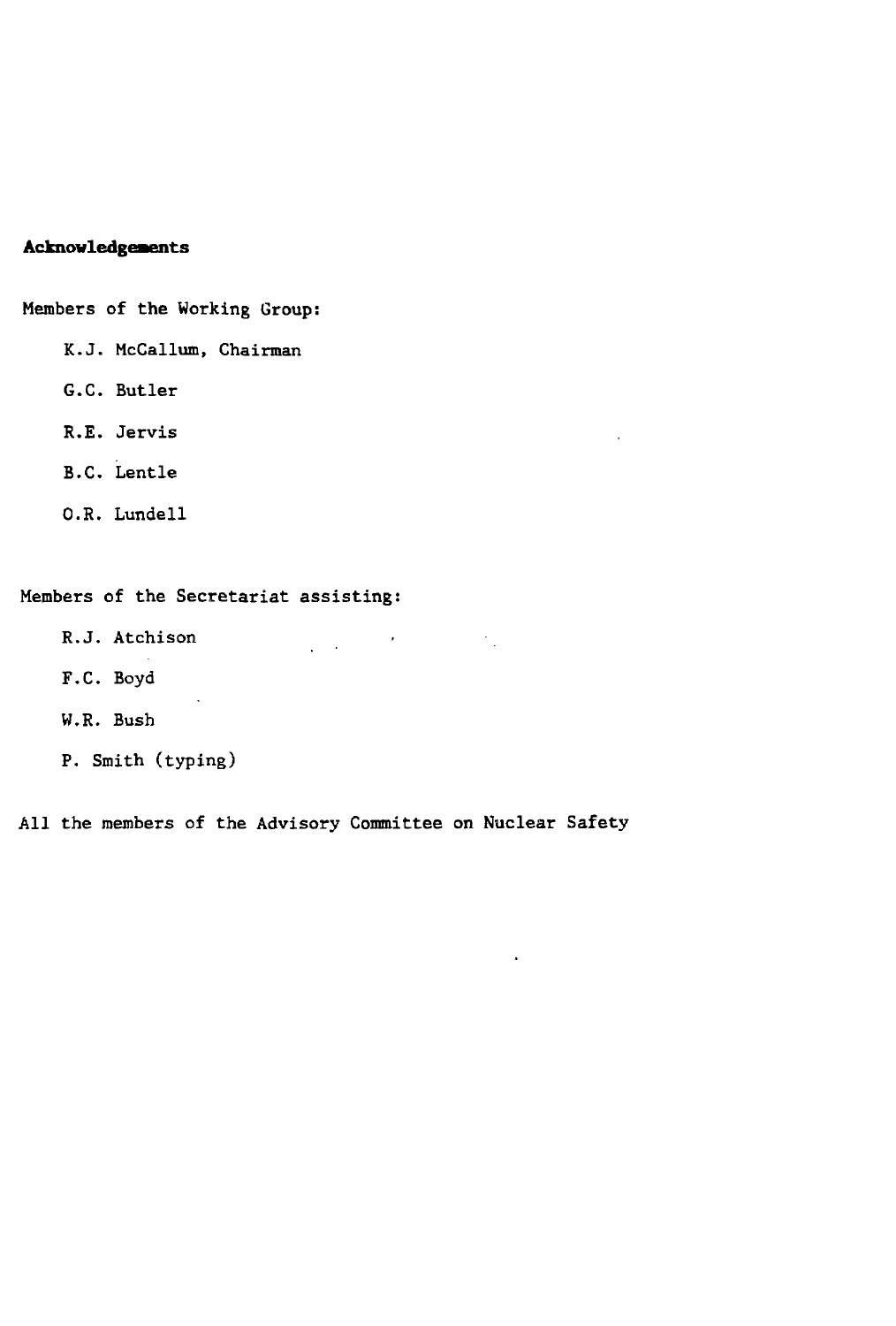#### **APPENDIX A**

(Extract from ACNS-2, "Safety Objectives for Nuclear Activities in Canada", April 1982)

#### GENERAL OBJECTIVES

The following general objectives underlie the safety regulation, licensing and inspection by the AECB of nuclear activities in Canada.

- 1. Nuclear activities should not lead to unacceptable risks\*\*\* to the workers involved or the general public.
- 2. For hazards due to ionizing radiation,
	- (a) all early detrimental effects to individuals should be avoided and the risks of deferred effects (such as consequential development of cancer or production of hereditary defects) should be minimized in accordance with the ALARA principle;
	- (b) the probability of possible malfunctions that could lead to the. escape of radioactive material or the exposure of people to ionizing radiation, should be limited to small values, decreasing as the severity of the potential consequences increases so that the likelihood of catastrophic accidents is virtually zero.
- 3. For non-radiological hazards,
	- (a) the risk to workers and members of the public, from normal operation or practice of the nuclear activity, should be equal to or less than, that presented by appropriately comparable industries or activities;
	- (b) the probability and potential consequences of possible malfunctions, that could lead to harm of workers or members of the public should be as low as practicable.
- 4. The risk to any future generation associated with each nuclear activity should be taken into account and given a priority for prevention not less than that given to risks presented to the current generation.

<sup>\*\*\*</sup> In this document "risk" is used in the sense now widespread in engineering and physical science as meaning the product of the severity of an effect and the frequency of its occurrence.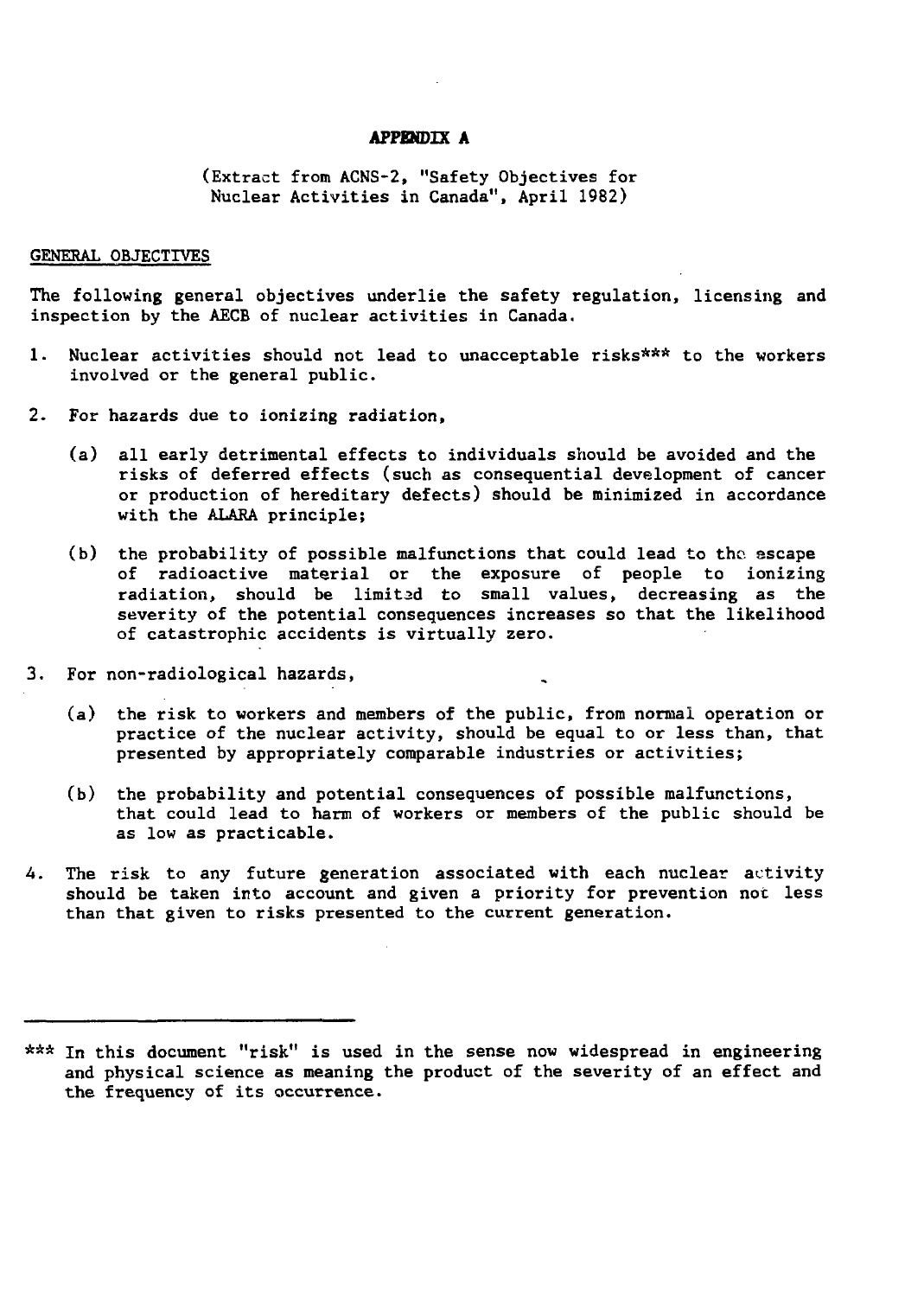# **ACNS**

Advisory Committee on Nuclear Safety

CCSN Comité consultatif de la sûreté nucléaire

ACNS-11  $ResN-11$ 

PRINCIPES ET LIGNES DIRECTRICES POUR LES INSTALLATIONS D'ÉVACUATION DE DÉCHETS RADIOACTIFS

An Advisory Committee of the Atomic Energy Control Board of Canada — Secretariat: Ottawa, Canada KIP 5S9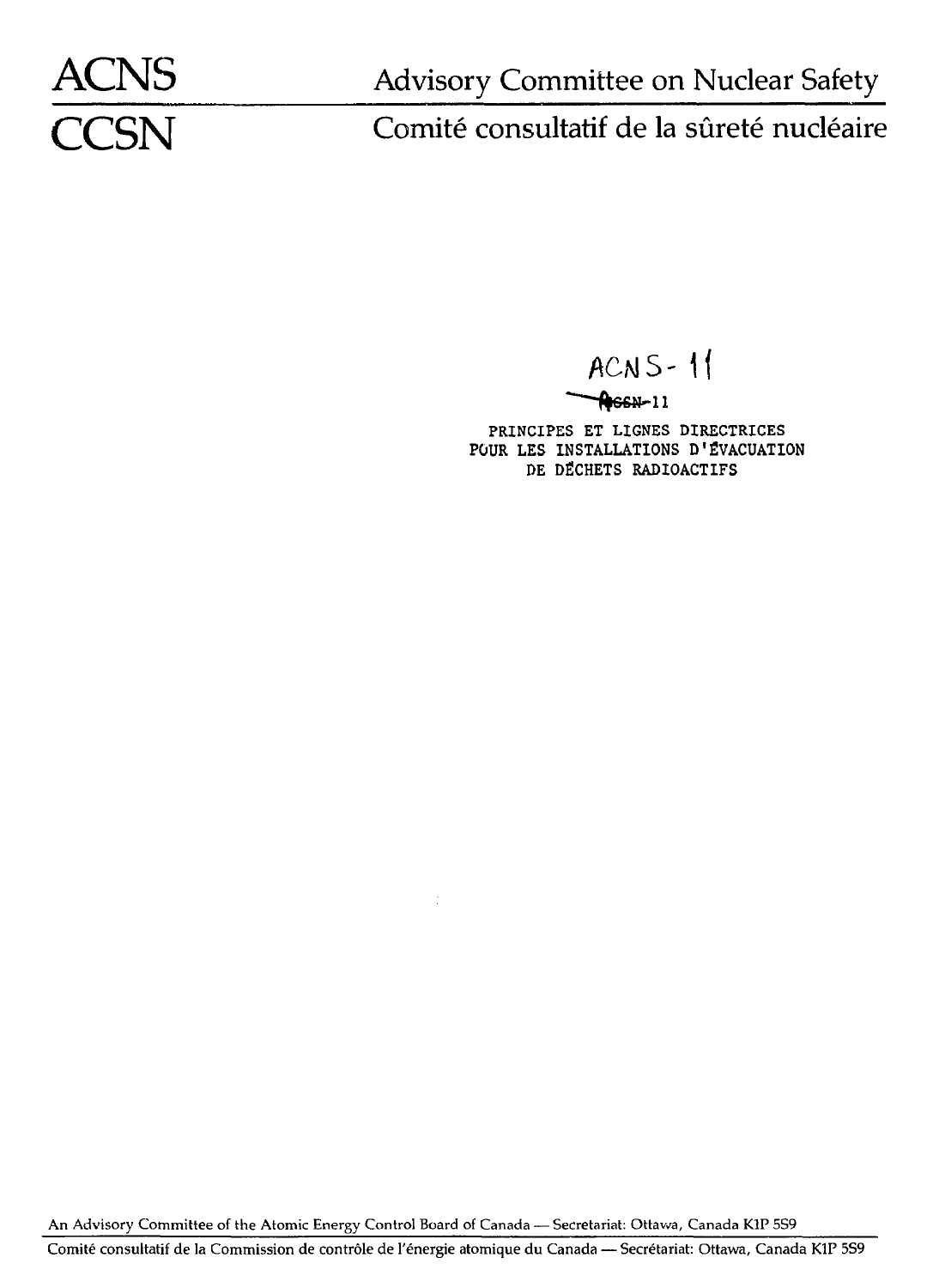**ACNS** Advisory Committee on Nuclear Safety<br> **CCSN** Comité consultatif de la sûreté nucléaire

### Comité consultatif de la sûreté nucléaire

**-** *\\*  $\sqrt{\frac{1}{1}}$ 

PRINCIPES ET LIGNES DIRECTRICES POUR LES INSTALLATIONS D'ÉVACUATION DE DÉCHETS RADIOACTIFS

par le

Comité consultatif de la sûraté nucléaire

juin 1988

An Advisory Committee *ot* the Atomic Energy Control Board of Canada — Secretariat. Ottawa, Canada KIP 5S9

Comité consultatif de la Commission de contrôle de l'énergie atomique du Canada — Secrétariat: Ottawa, Canada KIP 5S9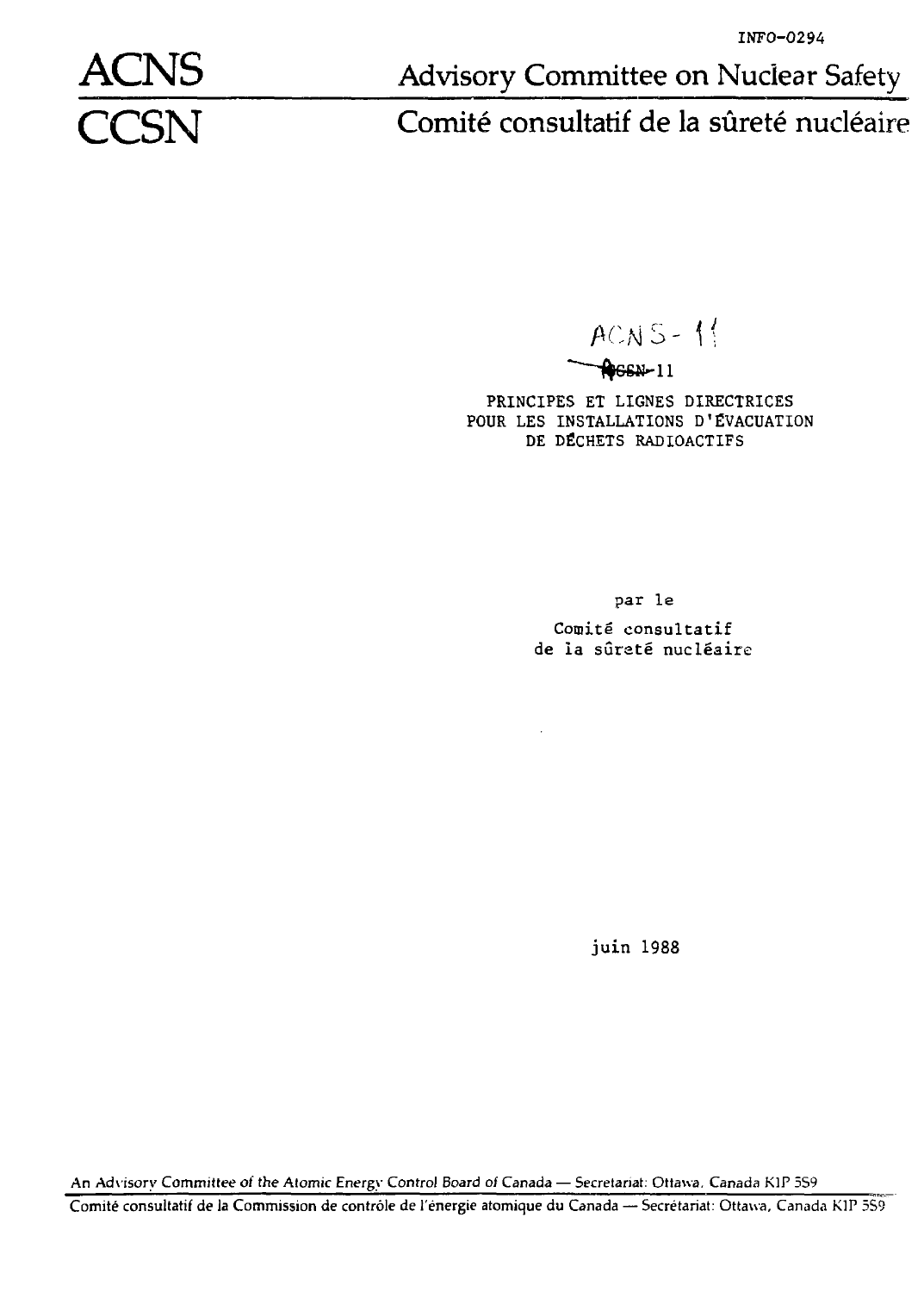RÉSUMÉ

Le présent rapport indique quatre principes de base de l'évacuation des déchets radioactifs. Ces principes s'appliquent à la justification de l'activité donnant lieu aux déchets, 3a prise en considération du risque pour les générations présentes et futures, la minimisation du besoin d'intervention dans l'avenir, et les obligations financières des titulaires de permis.

Le rapport traite aussi de l'emploi de limites de risque plutôt que de limites de dose associées à l'évacuation, ainsi que des concepts de groupe critique, de minimis et ALARA, dans le cadre d'une installation d'évacuation de déchets. Des conseils sont donnés sur le choix du concept préféré d'évacuation des déchets face à plusieurs solutions, ainsi que pour l'évaluation des améliorations proposées au concept choisi.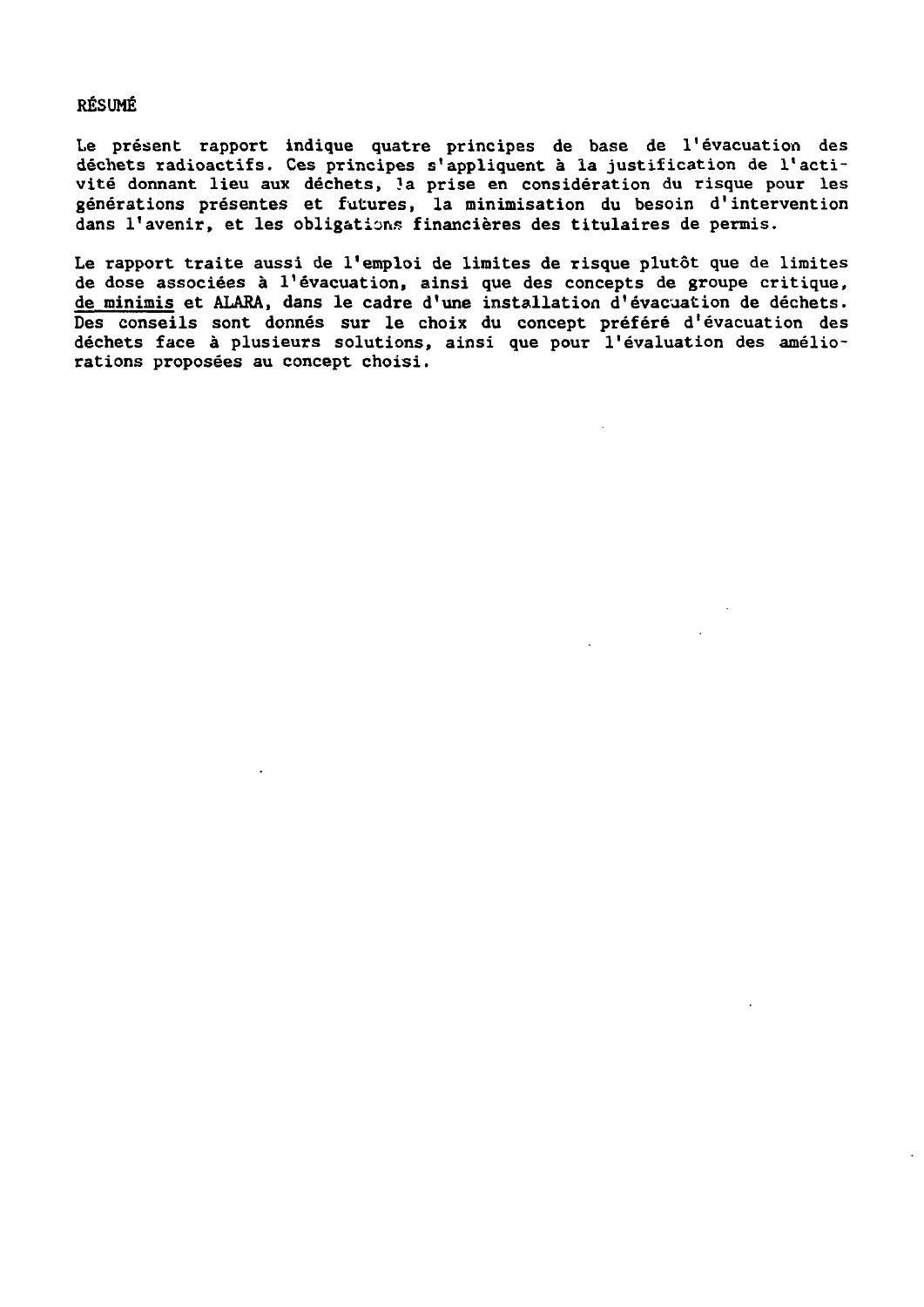TABLE DES MATIÈRES

|         |                                                              | Fage                     |
|---------|--------------------------------------------------------------|--------------------------|
|         | RÉSUMÉ                                                       | $\mathbf{i}$             |
|         | Table des matières                                           | ii                       |
| Préface |                                                              | iii                      |
| 1.      | INTRODUCTION                                                 | 1                        |
| 2.      | PRINCIPES GÉNÉRAUX                                           | $\overline{2}$           |
|         | 3. DOSE DE RAYONNEMENT ET RISQUE RADIOLOGIQUE                | 3                        |
|         | 3.1 Généralités                                              | $\overline{3}$           |
|         | 3.2 Limites et cibles de débits de dose et de taux de risque | 4                        |
|         | 4. RISQUE COLLECTIF ET PRINCIPE ALARA                        | 5                        |
|         | 4.1 ALARA                                                    | 5                        |
|         | 4.2 Estimation de l'engagement de risque collectif           | 6                        |
| 5.      | SÉLECTION DU CONCEPT D'ÉVACUATION PRÉFÉRÉ                    | 6                        |
| 6.      | AMÉLIORATION DU CONCEPT D'ÉVACUATION CHOISI                  | $\overline{7}$           |
| 7.      | SOMMAIRE ET RECOMMANDATIONS                                  | $\overline{\phantom{a}}$ |
|         | Bibliographie                                                |                          |

Annexe A

 $\bar{z}$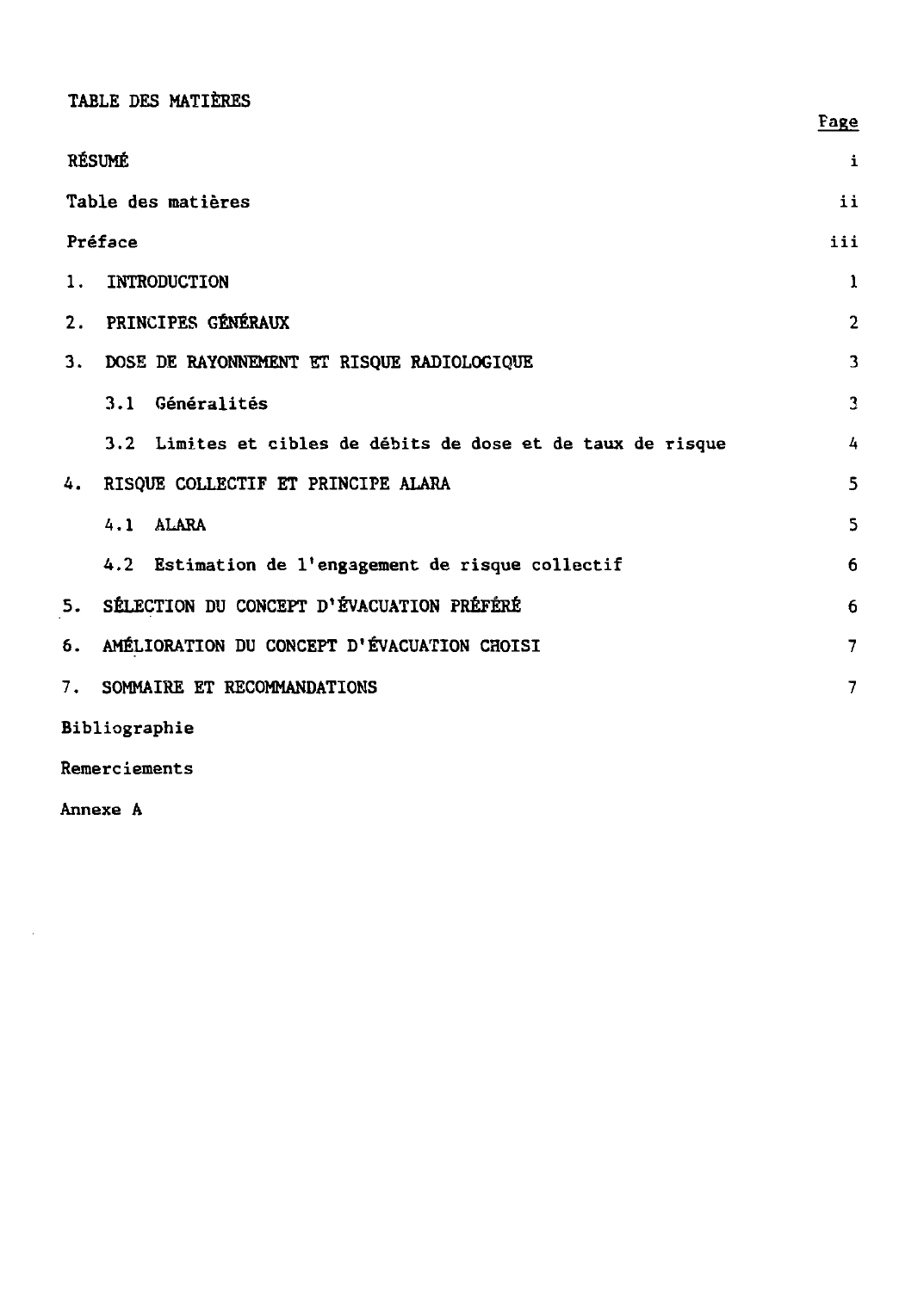#### **PRÉFACE**

**Les déchets radioactifs provenant d'activités nucléaires doivent être gérés et éventuellement évacués de manière à assurer la sûreté.**

**Le Comité consultatif de la sûreté nucléaire a étuuié la question, y compris une bonne partie de la documentation volumineuse qui a été publiée sur le sujet et, en particulier, il a examiné le document de consultation C-1OA de la Commission de contrôle de l'énergie atomique, «Objectifs, exigences et lignes directrices réglementaires pour l'évacuation des déchets radioactifs», publié en juin 1986 (et ultérieurement publié comme déclaration de principe en matière de réglementation R-104, en juin 1987), et son rapport précédent CCSN-2, «Objectifs de sûreté relatifs aux activités nucléaires au Canada», qui a été endossé par la Commission.**

**Le présent rapport donne le point de vue du Comité sur les principes généraux appropriés et leur application à l'évacuation des déchets radioactifs, tout en portant une attention particulière au partage équitable du risque avec les générations futures et au niveau de contrôle ou d'intervention nécessaire pour assurer une sûreté continue.**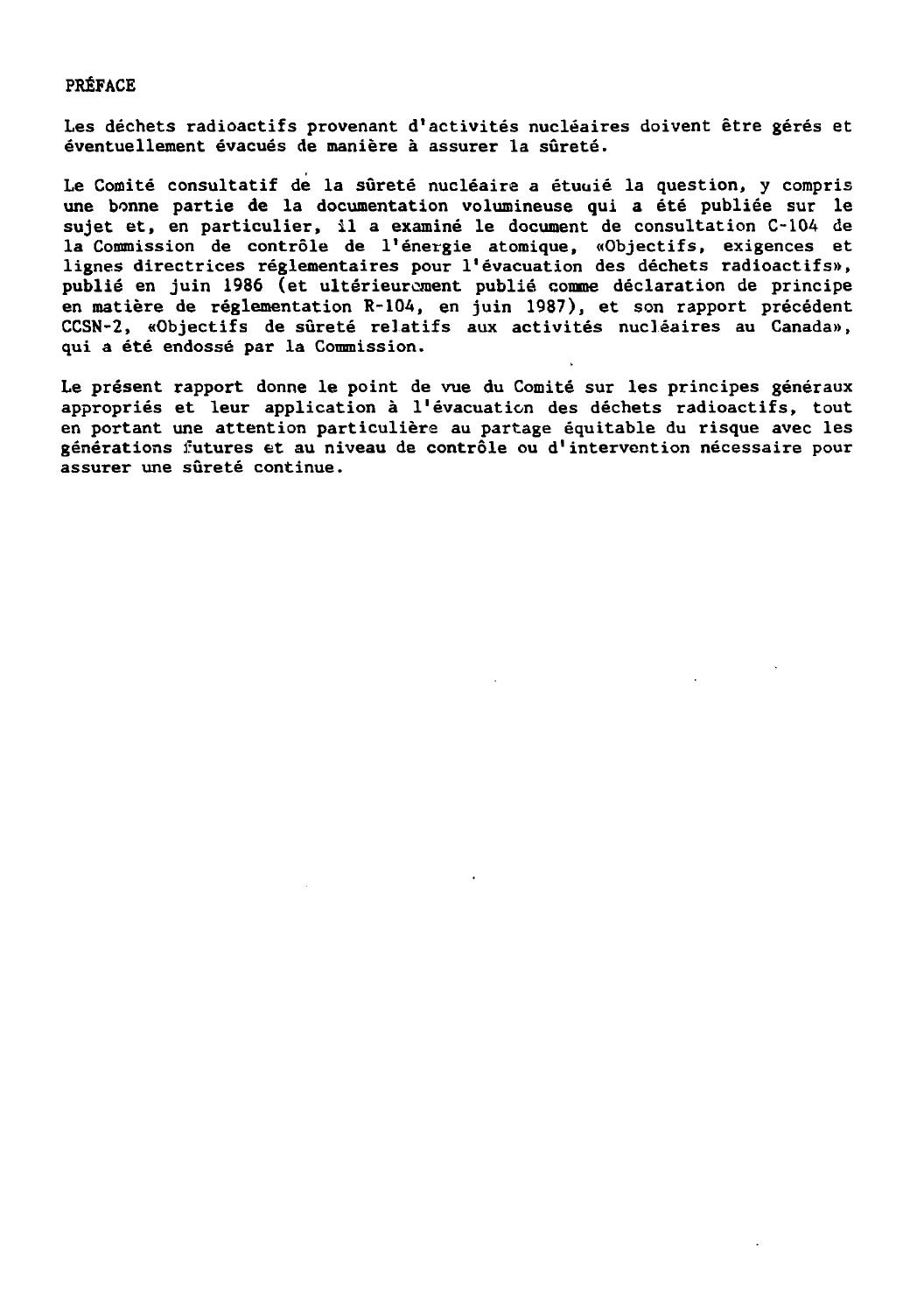#### PRINCIPES ET LIGNES DIRECTRICES POUR LES INSTALLATIONS D'ÉVACUATION DE DÉCHETS RADIOACTIFS

#### 1. INTRODUCTION

La production de déchets radioactifs est une conséquence de la plupart des activités nucléaires, en particulier de celles qui sont associées à l'extraction, la fabrication et l'utilisation de combustibles pour la production d'énergie nucléaire. Parce que certains des radionucléides visés décroissent très lentement à cause de leur longue période radioactive, il faut non seulement réglementer les pratiques courantes de manipulation, d'entreposage et d'évacuation de déchets, mais aussi s'assurer que les dispositions d'évacuation permettent une radioprotection suffisante jusque dans un avenir lointain.

La mise en application des règlements veille de façon efficace à limiter les doses reçues des pratiques courantes de gestion des déchets. En effet, il y a deux exigences dans l'actuel Règlement sur le contrôle de l'énergie atomique et dans les modifications proposées qui visent particulièrement la question. La première précise des limites de dose annuelles pour les travailleurs et pour le public, tandis que la seconde exige que les doses soient maintenues au niveau le plus faible qu'il soit raisonnablement possible d'atteindre compte tenu des facteurs économiques et sociaux<sup>1</sup>. L'expérience a montré que la conformité à l'objectif de la seconde exigence a habituellement résulté en des doses annuelles bien inférieures aux limites précisées dans la première.

Dans le but d'assurer des niveaux équivalents de protection aux générations futures, lorsque des fuites à partir d'installations d'évacuation de déchets pourraient être hors de tout contrôle pratique à la source, il faut avoir recours à une approche différente basée sur le risque. On établit alors si l'installation d'évacuation de déchets proposée est acceptable ou non à partir d'une analyse probabiliste des voies d'acheminement dans l'environnement, dans laquelle beaucoup de scénarios sont possibles, certains d'entre eux pouvant même occasionner des débits de dose supérieurs aux limites actuelles. Les lignes de fuite possibles doivent être étudiées afin de déterminer la vitesse et la distribution de chaque radio-isotope, tout en tenant compte de ses caractéristiques chimiques et physiques, ainsi que de sa décroissance radioactive. La contribution de chaque scénario au taux de risque total de l'installation peut alors être prise comme le produit de la probabilité que le scénario se réalise, l'intensité du débit de dose concomitant et le facteur qui lie la dose aux effets graves sur la santé. Parce que plus qu'un scénario est habituellement possible, le total du risque radiologique possible est la somme appropriée du risque de tous les scénarios. Ce total est alors comparé

<sup>1.</sup> Le maintien des doses au niveau le plus faible qu'il soit raisonnablement possible d'atteindre, compte tenu de certains facteurs pertinents incluant le coût de réduction de la dose et le coût des préjudices à la santé, est souvent appelé «optimisation». Dans les publications de la CIPR, on entend normalement par «optimisation de la protection radiologique» le processus plus formel de sélection du niveau de protection qui minimise le coût de la protection et le coût des préjudices à la santé.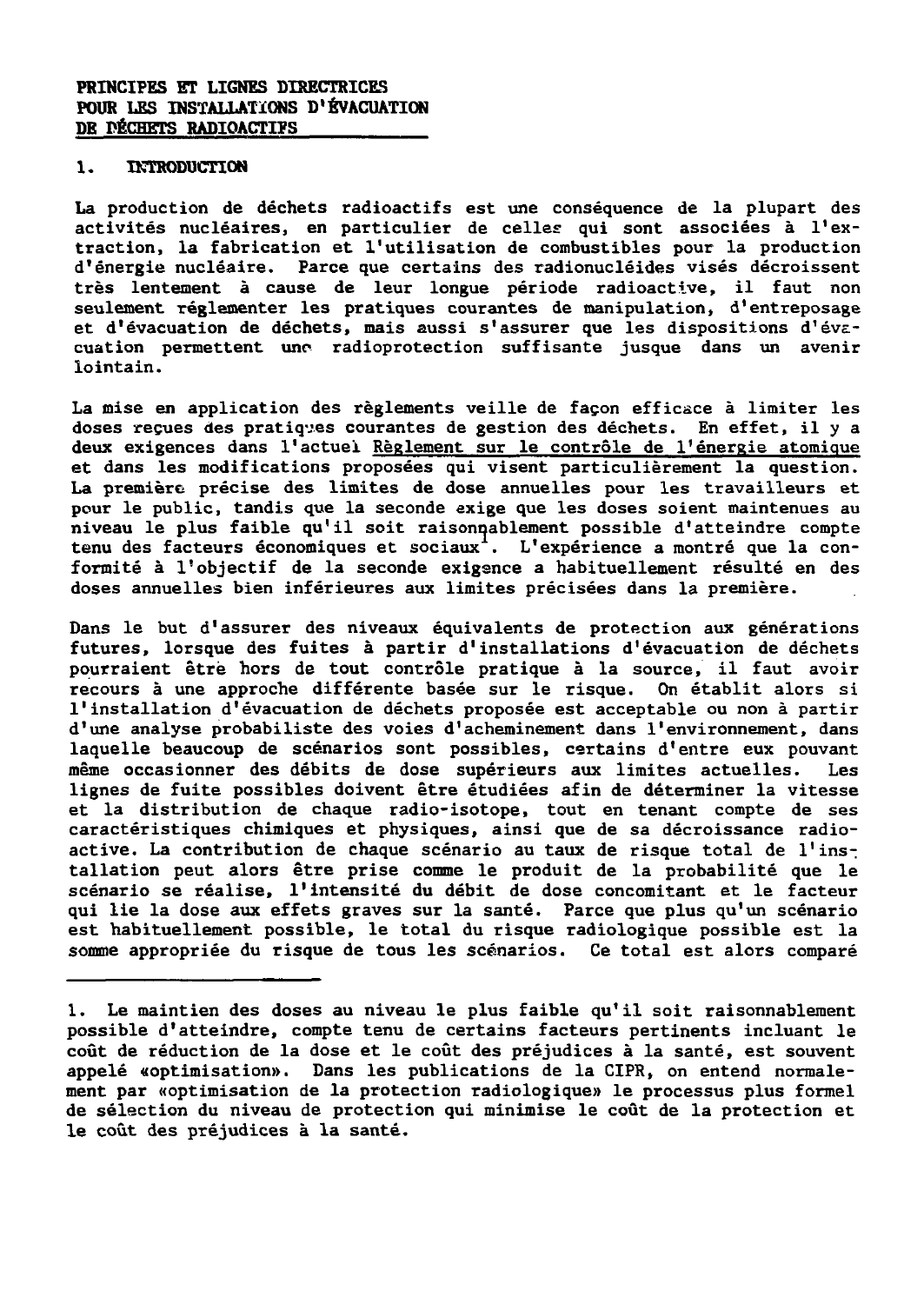à une cible appropriée de taux de risque pour établir si l'installation proposée est acceptable.

Une protection radiologique adéquate nécessitant peu ou ne nécessitant pas de supervision ou d'intervention future est l'objectif majeur de la recherche fondamentale et du développement des techniques d'évacuation et des modèles de voies d'acheminement actuellement en cours. Tous les niveaux et les types de déchets radioactifs sont évalués, tels que les résidus d'extraction et de concentration, le combustible épuisé et les autres déchets des réacteurs, les déchets de traitement, les déchets des hôpitaux et des établissements de recheiche, ainsi que les sources de radiographie épuisées. Il reste à déterminer si cet objectif peut être réalisé à la satisfaction de chacun pour tous les types de déchets radioactifs.

#### **2. PRINCIPES GÉNÉRAUX**

Acceptant les objectifs énoncés dans le document CCSN-2, «Objectifs de sûreté relatifs aux activités nucléaires au Canada» (qui sont cités à l'annexe A) et portant une attention particulière au risque à long terme des déchets radioactifs, le Comité a identifié quatre principes qu'il considère comme fondamentaux pour évaluer toute méthode d'évacuation des déchets radioactifs :

(i) Les activités qui entraînent des doses de rayonnement possibles pour les personnes ou les groupes de population devraient produire un bénéfice net. L'évaluation du risque et du bénéfice devrait prendre en compte d'une manière réaliste tous les avantages (tels que l'énergie électrique et thermique dans le cas des réacteurs de puissance) et les coûts associés aux processus de production et d'évacuation des déchets.

(ii) Le risque radiologique pour toute génération future devrait être pris en considération dans les activités en cours, et une priorité devrait être accordée à la minimisation du risque pour les générations futures, qui ne soit pas moindre que celle accordée au risque pour la génération actuelle.

(iii) L'évacuation de tous les déchets radioactifs devrait être telle que toute exigence d'intervention pour assurer la continuité d'un niveau approprié de sûreté soit minimisée, compte tenu des facteurs économiques, sociaux et environnementaux.

(iv) Avant d'accorder un permis de possession ou d'exploitation, l'auteur de la demande devrait être tenu de soumettre une proposition acceptable pour l'évacuation permanente ou la gestion intérimaire des matériaux ou des déchets de son activité et englobant tous les coûts prévus de l'évacuation.

Le premier principe a pour but d'assurer que l'évaluation du bénéfice net est détaillée, tout en tenant compte des avantages passés, présents et futurs, ainsi que des coûts du processus donnant lieu aux déchets. Pour le cycle du combustible nucléaire, l'évaluation exigera nécessairement plusieurs avis et la coordination appropriée tant au niveau fédéral que provincial.

Le deuxième principe a pour but d'assurer que le risque radiologique associé à la manipulation et à l'évacuation des déchets radioactifs est partagé de façon équitable avec les générations futures, tout en tenant compte des avantages futurs du processus donnant lieu aux déchets. Par exemple, l'adhésion à ce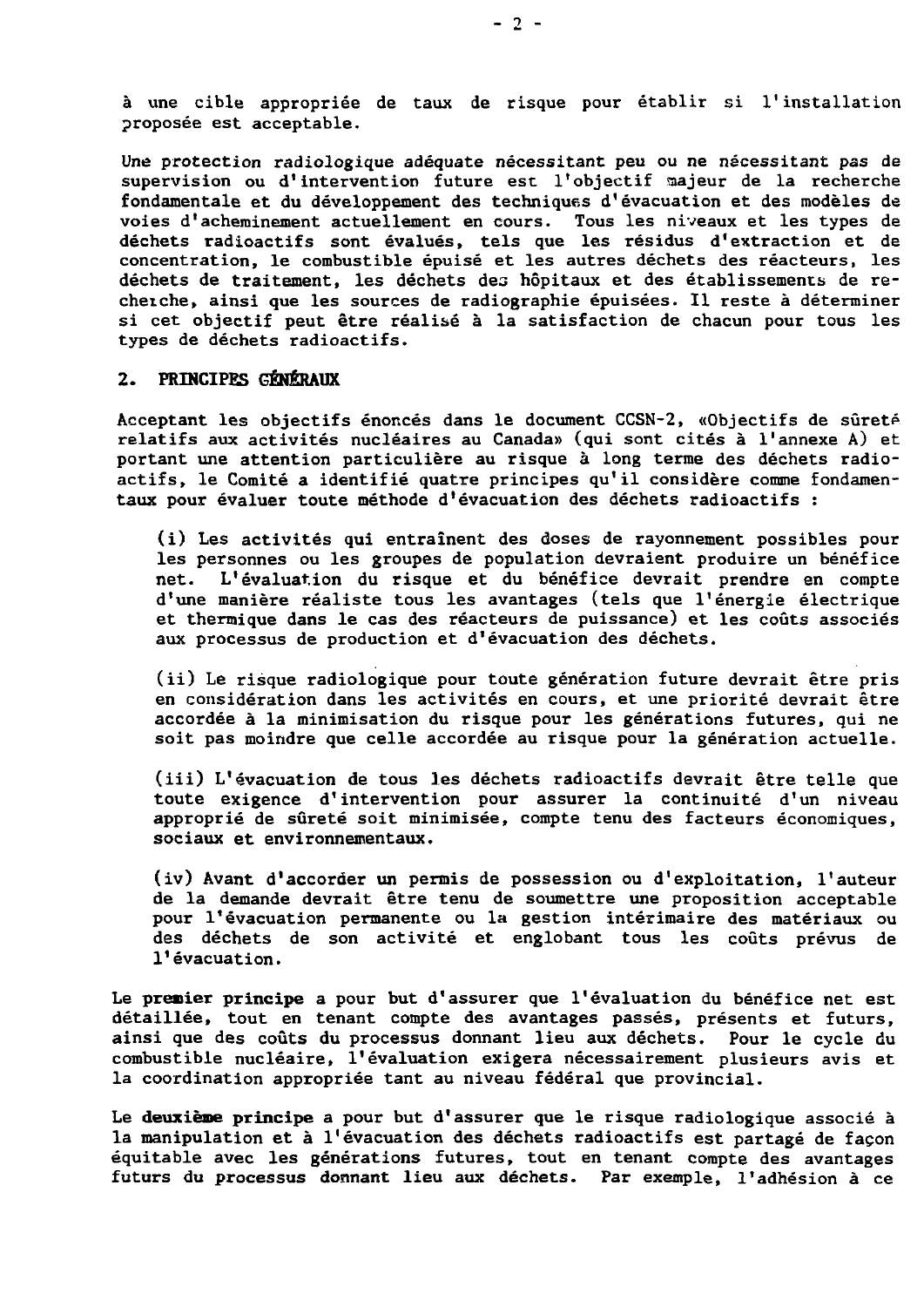principe lasisserait entendre que l'entreposage temporaire à long terme, pour une centaine d'années, dans le seul but de réduire les doses de rayonnement pour la génération actuelle, ne représenterait pas un choix responsable ni désirable du point de vue moral.

Le **troisième principe** a pour but d'assurer que les incertitudes face à la longévité des sociétés, des services publics ou des organismes de réglementation sont prises en compte. Les sociétés ou les services publics qui ont produit les déchets radioactifs ou ceux qui sont chargés de leur surveillance pourraient cesser d'exister une fois qu'une ressource particulière est épuisée ou que le besoin de l'activité nucléaire **a** disparu. La mise au point de concepts d'évacuation de déchets «libres de soucis» ("walk-away"<sup>2</sup>) semblerait être la solution idéale à cette quertion. Si cette solution idéale n'est pas facilement réalisable, il pourrait être nécessaire d'utiliser certaines formes de contrôle institutionnel pour limiter les doses, tout en tenant compte des considérations économiques, sociales, et environnementales. De tels contrôles pourraient inclure la conservation des dossiers pertinents, l'affichage permanent des sites, des restrictions sur l'emploi des terres, la surveillance continue et toute mesure corrective nécessaire. Lorsque l'on prétend qu'un concept d'évacuation satisfait le critère de risque «libre de soucis», il faut montrer que la conception est plus qu'adéquate pour empêcher tout besoin éventuel de mesures correctives. Les événements écologiques importants qui peuvent survenir, tels que les inondations, les séismes ou les glaciations, devraient être pris en considération.

Le **quatrième principe** a pour but d'assurer que la responsabilité, tant pour le développement des moyens d'évacuation que pour les coûts de sûreté associés à la manipulation des déchets radioactifs, est assumée par le titulaire de permis dont l'activité produira les déchets, à moins qu'une entente acceptable par les autorités réglementaires soit conclue à l'avance. Cette responsabilité ne devrait pas être un fardeau pour les générations futures.

#### 3. DOSE DE **RAYONNEMENT ET RISQUE D'IRRADIATION**

#### 3.1 Généralités

Comme il est noté dans l'introduction, le Comité croit que le caractère acceptable d'une installation d'évacuation de déchets proposée doit être établi sur la base d'une cible appropriée du taux de risque. Non seulement doit-on estimer les doses de rayonnement futures possibles attribuables à cette installation, mais aussi la probabilité qu'elles soient reçues par une partie ou par toute la population vivant à ce momert-là.

Les doses reçues par des personnes varieront en fonction de facteurs comme l'âge, le métabolisme, l'alimentation et les activités, ainsi qu'en fonction des voies d'acheminement par lesquelles les radionucléides pourront atteindre l'environnement. Pour les activité; en cours, cette variation est prise en compte par la désignation d'un «groupe critique» au sein de la population.

<sup>2. &</sup>quot;Walk-away" désigne un concept d'évacuation par lequel l'installation ou le terrain peut être libéré pour une utilisation non réglementée du point de vue de la radioprotection et où l'on s'attend à ce qu'il n'y ait aucun besoin futur de supervision ni d'intervention de radioprotection.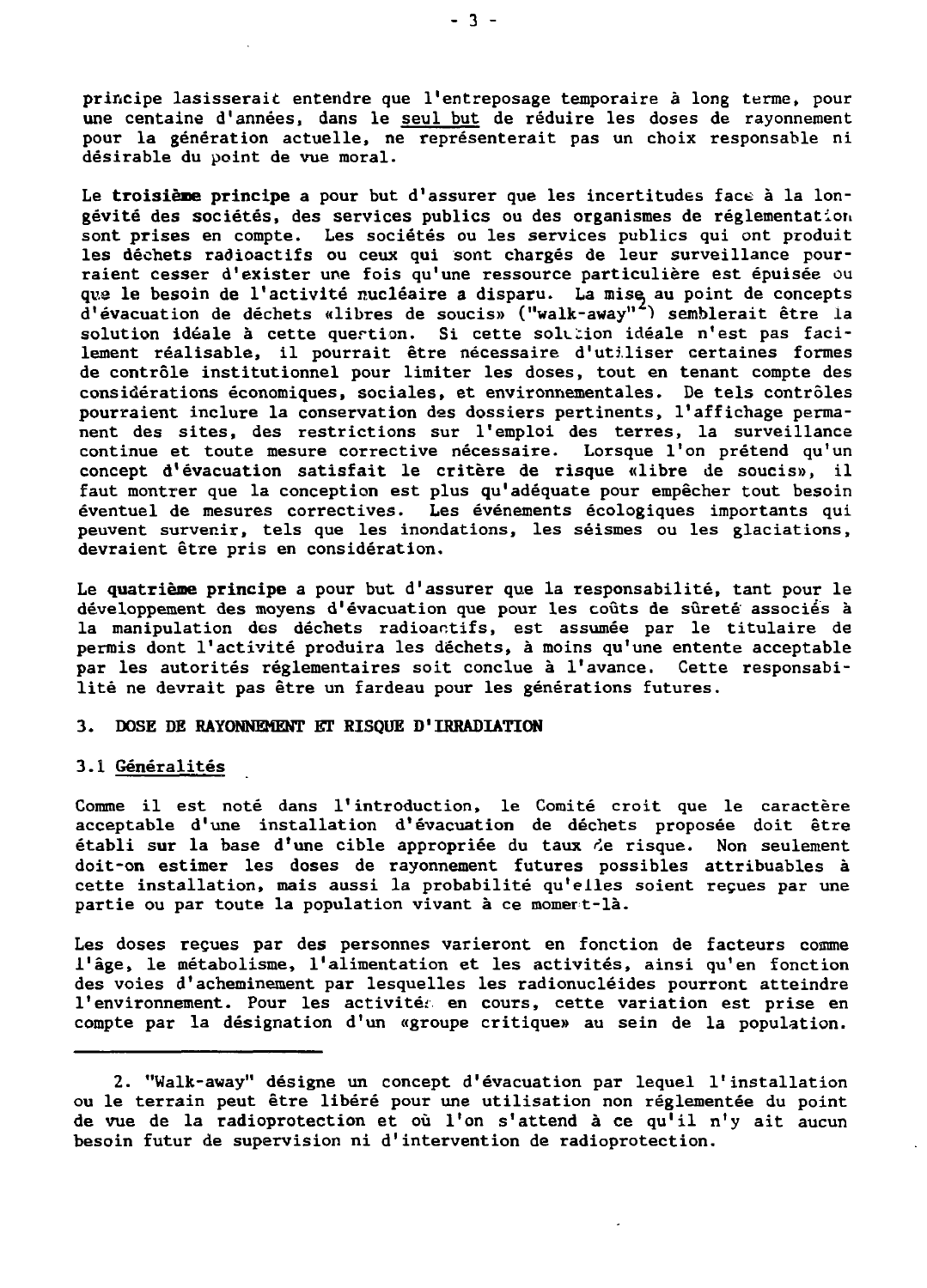Par «groupe critique», on entend un groupe «représentatif des individus de la population dont on présume qu'ils recevront la dose la plus élevée [... et qui est] assez petit pour être relativement homogène en ce qui concerne l'âge, le régime alimentaire et les différents aspects du comportement qui influent sur les doses reçues» (CIPR 26). Cependant, en tenant compte du risque à long terme des déchets radioactifs pour les générations futures, le «groupe critique» devrait être celui pour qui le risque est le plus élevé plutôt que celui qui est susceptible de recevoir la dose la plus élevée. La possibilité que le même groupe critique puisse être en danger à partir de plusieurs sources radioactives discrètes ou sites d'évacuation de déchets devrait être également prise en compte.

Différents scénarios pour un concept particulier d'évacuation peuvent supposer la libération de radionucléides par des voies d'acheminement environnementales différentes, produisant des taux de risque maximums à des moments différents et en des lieux géographiques différents. Ainsi, le groupe critique peut varier selon les différents scénarios. Une approche plus qu'adéquate est de supposer que le même groupe critique est exposé au tau<sup>v</sup> de risque maximum pour chaque scénario, peu importe quand le maximum est atteint, jusqu'à la limite temporelle établie par les autorités réglementaires. Les facteurs pris en consideration dans l'établissement de ces limites de temps incluent les périodes radioactives, les caractéristiques de dispersion des radionucléides visés, ainsi que la période au cours de laquelle les erreurs dans les résultats du modèle de prévision sont jugées être suffisamment minimes pour que les taux de risque estimés soient valables. La sélection de la limite temporelle sera probablement quelque peu arbitraire. D'autres approches, qui diffèrent essentiellement dans la façon dont la dimension temporelle est manipulée, sont décrites dans l'annexe IV du rapport «Objectifs de protection radiologique à long terme applicables à l'évacuation des déchets nucléaires» (1984), publié par l'Agence pour l'énergie nucléaire (AEN) de l'Organisation de coopération et de développement économique (OCDE).

#### **3.2 Limites et cibles de débits de dose et de taux de** risque

Pour les irradiations survenant durant la vie d'un membre du public, la CIRP a recommandé une limite moyenne individuelle de débit de dose de 10  $^{\circ}$  Sv.a (CIRP 1985). Ceci veut dire une limite moyenne individuelle de taux de risque de 2 x  $10^{-5}$   $a^{-1}$ , lorsque l'on utilise un facteur qui lie la dose à des effets graves sur<sub>p</sub>la santé (tels que des cas de cancer fatal et de tares génétiques) de  $2 \times 10^{-4}$  par personne-sievert.

Pour les activités actuelles, la dose annuelle pour une personne peut être estimée, qu'elle provienne d'une ou de plusieurs sources, et des mesures correctives peuvent être prises au besoin. Cependant, si l'irradiation arrivait à un moment donné dans un avenir lointain et que les fuites d'une installation d'évacuation de déchets pouvaient être hors de tout contrôle pratique à la source, il serait prudent pour les autorités réglementaires actuelles de prévoir une cible de taux de risque individuel inférieur à 2 x  $10^{-3}$  a<sup>-1</sup> pour les installations d'évacuation. Les facteurs à prendre en considération lorsque l'on déterminera de combien la cible de taux de risque devrait être diminuée comporteraient : les variations du taux de risque radiologique dues au fond naturel de rayonnement; les irradiations possibles dues aux autres activités nucléaires futures; les incertitudes dans le processus d'estimation du risque futur; le niveau de contrôle institutionnel proposé, ainsi que les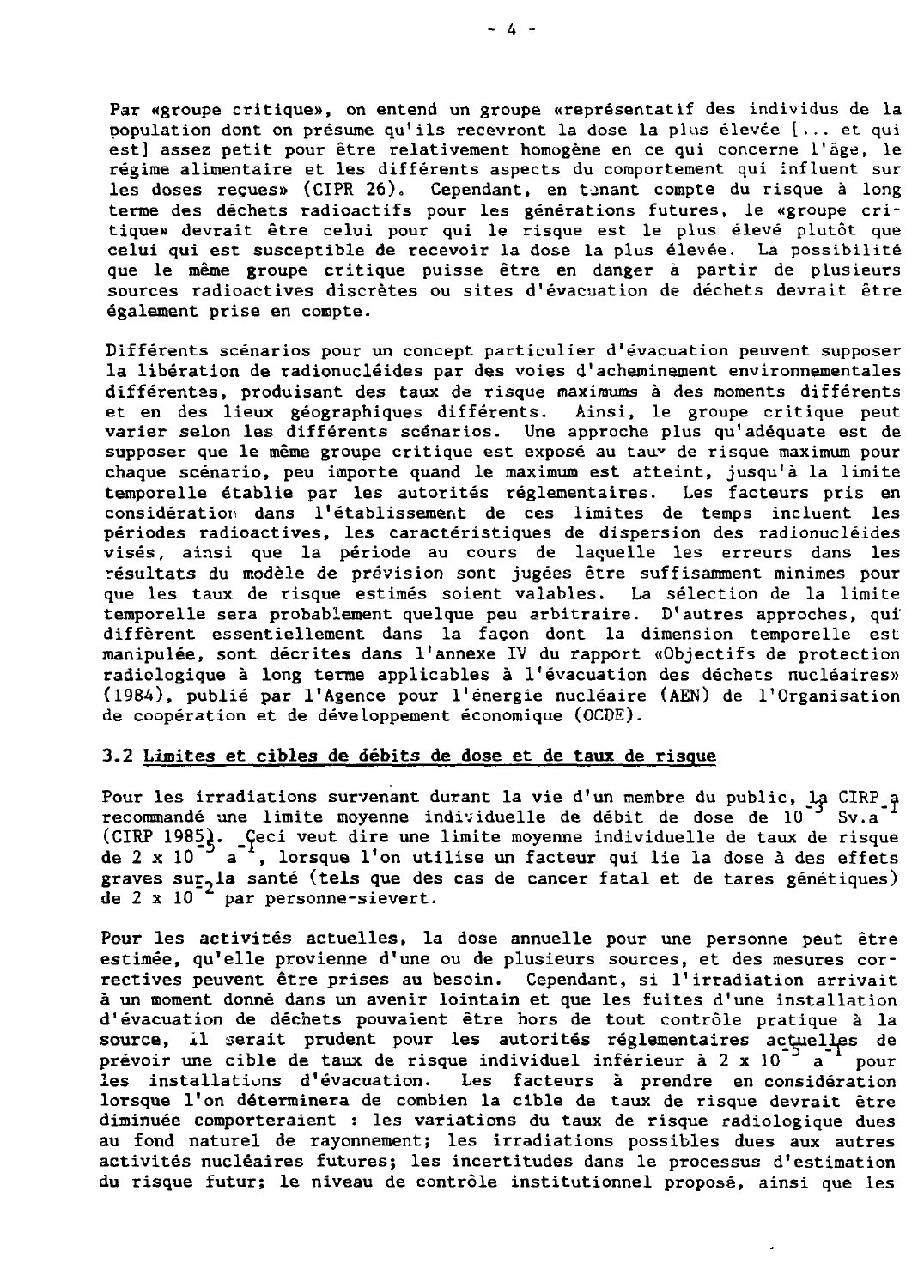dangers toxiques de ces déchets. La valeur de la cible de taux de risque individuel ne devrait pas être inférieure à tout niveau de taux de risque individuel de minimis<sup>3</sup> qui aurait été établi.

#### **A.** RISQUE COLLECTIF ET PRINCIPE **ALARA**

#### **4.1 ALARA**

«ALARA» est l'acronyme ("As Low As Reasonably Achievable) du principe de radioprotection recommandé par la Commission internationale de protection radiologue (CIPR) pour que les doses collectives soient «au niveau le plus faible qu'il est raisonnablement possible d'atteindre, compte tenu des facteurs économiques et sociaux» (CIPR 22, 26 et 27). Pour les activités régulières dans les installations nucléaires, l'application du principe ALARA est un processus constant par lequel un niveau acceptable de radioprotection basé partiellement sur le coût de la réduction de l'engagement de dose collective est réalisé et maintenu<sup>4</sup>. Dans les installations d'évacuation des déchets, toutefois, un jugement ne pourra être porté qu'avant la fermeture si le principe d'intervention ultérieure minimale est appliqué. Il doit être clair que la dépense est pertinente et que plus aucune amélioration ne sera justifiée pour réduire le risque prévu pour les générations présentes et futures. Un processus de type ALARA devrait donc être utilisé pour s'assurer que l'engagement de risque collectif prévu est suffisamment faible.

3. Le terme de minimis qualifie les doses qui sont trop infimes pour être réglementées; l'expression découle du principe juridique «de minimis non curat lex», c'est-à-dire que la loi ne s'occupe pas de bagatelles.

Les comités consultatifs ont jugé que le concept de minimis se justifie indépendamment de la difficulté de mesurer les faibles débits de dose et de distinguer ceux qui sont dus au fond naturel de rayonnement. Des débits de dose individuels et collectifs de minimis de 50  $\mu$ Sv.a<sup>-1</sup> et de 1 personnesievert.a<sup>1</sup> respectivement ont été proposés (voir le document CC-1). Ces valeurs ont été dérivées à partir du fait que le débit de dose collectif proposé causerait un accroissement imperceptible dans l'incidence des cas de cancer et des tares génétiques, et que le débit individuel proposé serait équivalent à un risque d'effets graves sur la santé d'environ  $10^{-9}$  a<sup>-1</sup> et serait comparable à des risques qui sont considérés habituellement et généralement comme négligeables.

A. Les comités consultatifs croient que le principe ALARA doit être considéré comme un exercice comparatif par lequel tous les efforts sont effectués pour réduire les doses de rayonnement en-decà des limites réglementaires, mais qu'agir ainsi sans tenir compte de la meilleure façon d'assurer la santé des personnes irradiées ou pouvant être irradiées par l'utilisation la plus judicieuse des ressources est mal avisé. Inévitablement, ceci conduit à une situation où il est nécessaire d'analyser la dépense, non pas pour identifier la valeur d'une vie ce qui est tout à fait incalculable, mais plutôt pour s'assurer que la société atteint le plus haut degré de protection possible pour le plus grand nombre de personnes, indépendamment de la nature du risque. En ce sens, les comités pensent que le principe ALARA ne devrait pas être mis en application seulement pour l'irradiation.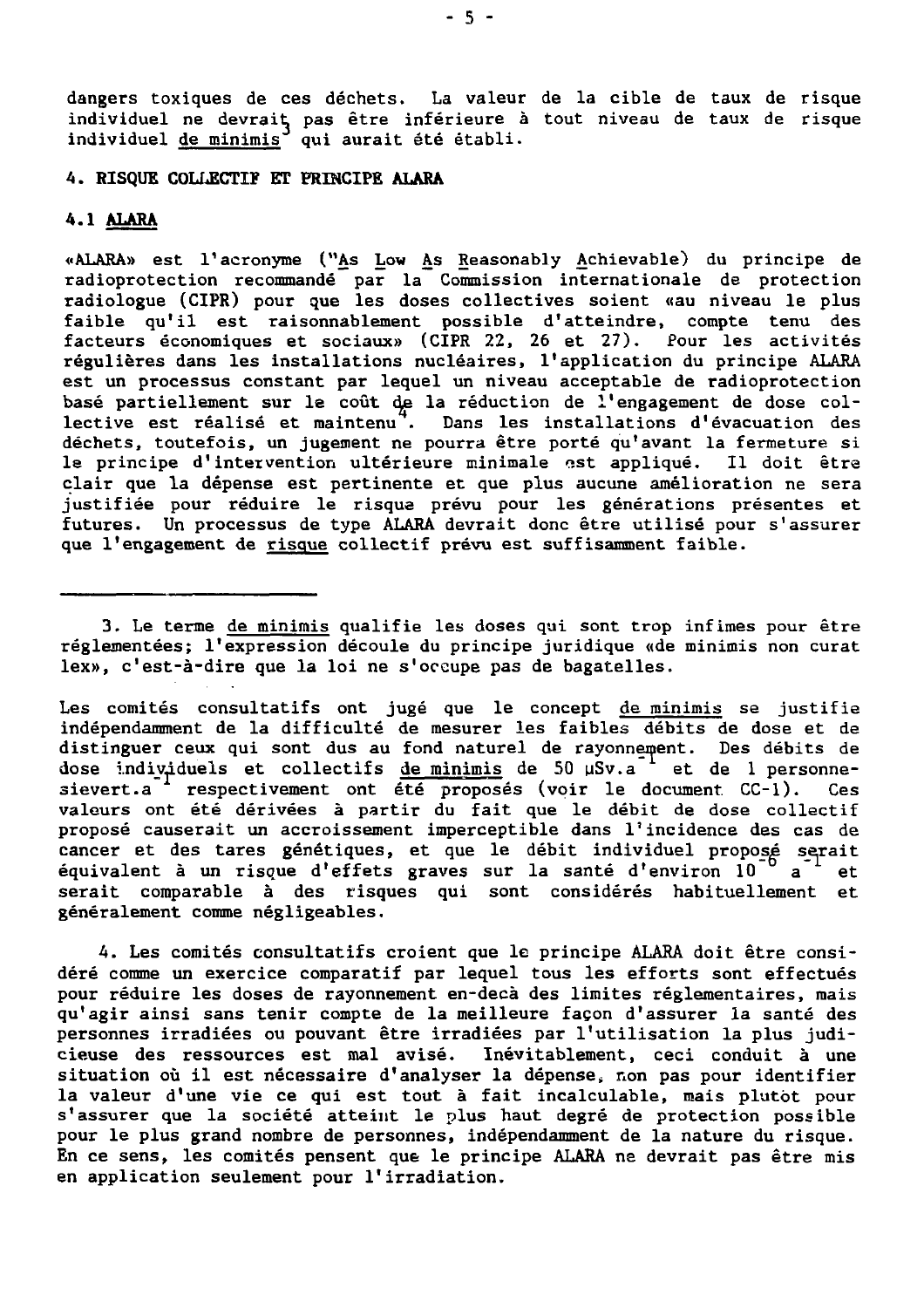#### 4.2 Estimation de l'engagement de risque collectif

L'estimation de l'engagement de risque collectif pour un concept d'évacuation donné est calculé à partir de l'utilisation d'un modèle qui prend en compte les probabilités relatives des différents scénarios d'irradiation par des rayonnements ionisants.

Les incertitudes des valeurs prévues des engagements de risque collectif sont susceptibles d'être plus grandes que celles du risque prévu pour une personne faisant partie du groupe critique, puisque les valeurs du risque collectif exigent des estimations au sujet de la densité et de la répartition de la<br>population. Pour les déchets à période plus courte, disons infér'eure à Pour les déchets à période plus courte, disons inférieure à 100 ans, les incertitudes peuvent être assez faibles pour que des comparaisons valables entre plusieurs concepts puissent être faites. Pour les déchets à période plus longue, les incertitudes sont souvent le facteur qui limite le plus le processus de comparaison.

Four les déchets fortement dispersés et, dans certains cas, à période plus longue (par exemple, le tritium, Is carbone 14, le krypton 85 et l'iode 129), les limites'd'intégration pour évaluer les engagements de risque collectif devraient, en principe, englober la surface du globe et s'étendre sur une période qui sera longue par rapport aux périodes radioactives des déchets. Les modèles de dispersion disponibles, cependant, ne sont pas toujours suffisamment précis pour de telles extrapolations, et les valeurs des paramètres subiront probablement dans l'avenir des changements dont il est impossible de prévoir l'étendue précise pour le moment. Si l'évaluation des avantages et des coûts est utilisée dans ces cas, il faudra faire preuve de jugement concernant toute limite d'intégration et les répercussions de cette limite devront être reconnues et acceptées. (Des conseils additionnels figurent dans le document CC-2.)

On peut s'attendre à ce que des estimations montrent qu'une portion majeure de l'engagement de dose collective mondiale serait reçue à des débits de dose individuelle très faibles, inférieurs à quelques microsieverts par année. Bien que cet engagement de dose collective puisse être considéré comme important, si deux concepts ou plus qui sont comparés sont tels qu'au-delà d'une certaine région géographique ils donnent des engagements de risque collectif comparables, il n'est pas nécessaire de continuer ces intégrations, puisque seules des différences entre les concepts seraient significatives. Four cette évaluation, on ne devrait pas se préoccuper des frontières internationales.

On devrait noter que les calculs de risque collectif décrits ci-dessus peuvent également être utilisés pour comparer les améliorations apportées à un concept choisi.

#### 5. SÉLECTION DU CONCEPT D'ÉVACUATION PRÉFÉRÉ

Le premier critère pour sélectionner des concepts d'évacuation acceptables doit être que chacun d'eux soit conforme à la cible du taux de risque pour une personne du groupe critique. Pour choisir un concept d'évacuation préféré à partir de plusieurs possibilités, un processus de type ALARA devrait être utilisé pour évaluer la pertinence des dépenses associées au risque collectif prévu pour chaque concept, compte tenu des considérations sociales et environnementales.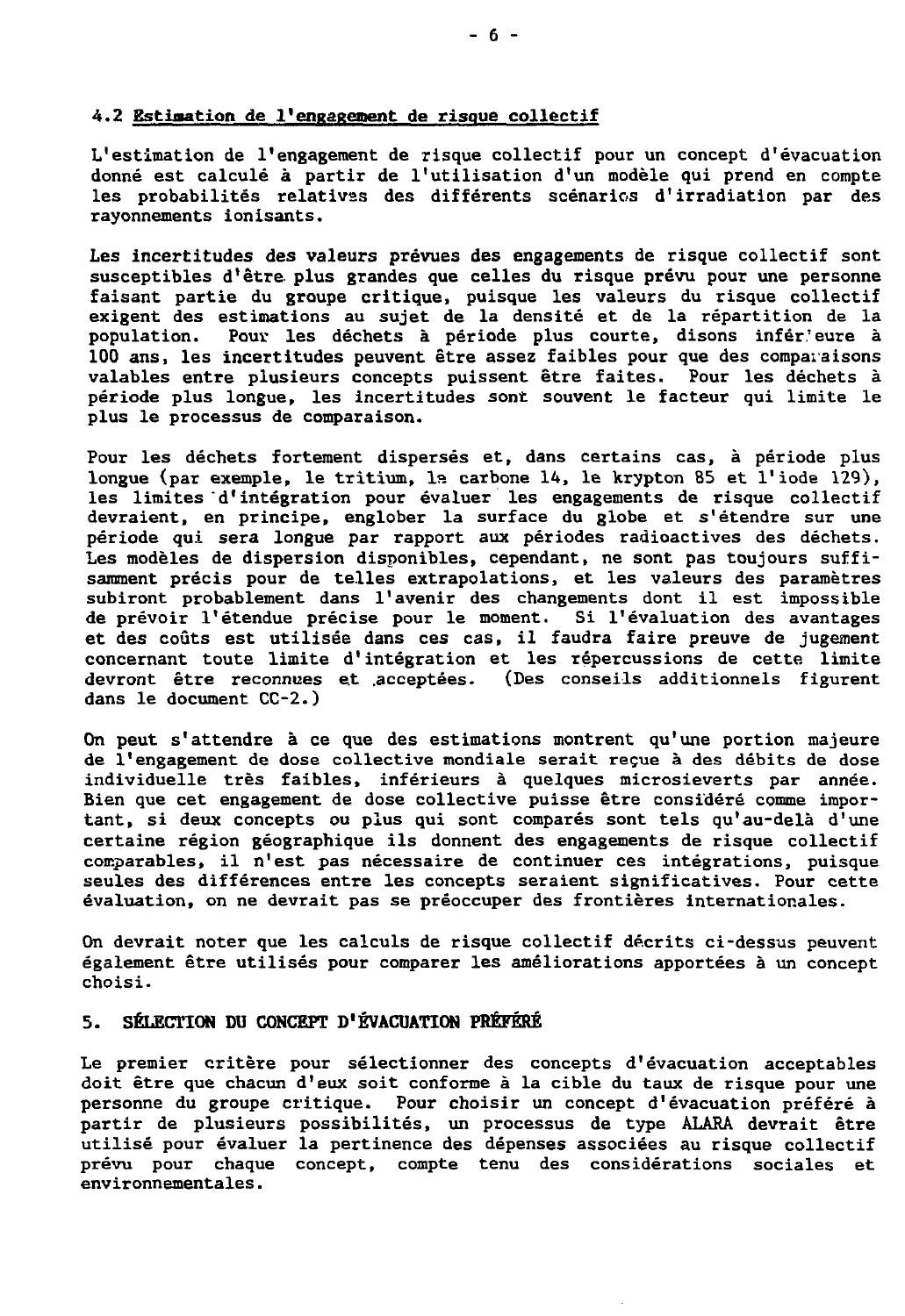Dans plusieurs cas, il devrait être possible d'évaluer et de comparer plusieurs concepts. Cependant, il existe des cas, par exemple celui des déchets très radioactifs des réacteurs nucléaires, où le coût des travaux requis pour établir le rendement attendu de tout concept peut être si élevé que l'évaluation détaillée de plusieurs concepts n'est pas justifiée<sup>2</sup>. Dans ces cas, le concept devrait être soigneusement choisi en tenant compte de facteurs tels que :

a) la probabilité que cela conduise à un dépôt qui pourra satisfaire la cible de taux de risque individuel;

b) la probabilité de l'existence de sites appropriés;

c) la disponibilité des techniques et des ressources exigées pour la construction;

d) la possibilité d'une intrusion humaine involontaire dans l'avenir;

e) les coûts probables de la création du dépôt;

f) les conséquences sociales et environnementales possibles.

Pour certains types de déchets, par exemple les volumes élevés de résidus à faible activité des usines de concentration d'uranium, le choix d'un concept d'évacuation qui réalise un niveau de taux de risque «libre de soucis» acceptable peut être particulièrement difficile. Les autorités réglementaires devront faire preuve de beaucoup de jugement pour en arriver à un compromis entre l'exigence de dépenses additionnelles et l'acceptation d'une situation où certains niveaux de contrôle institutionnel constant pourraient être nécessaires.

#### **6. AMÉLIORATION DU CONCEPT D'ÉVACUATION CHOISI**

Pour s'assurer que le concept d'évacuation choisi est susceptible de permettre une protection optimale contre des risques radiologiques, il faudrait le soumettre aux analyses de type ALARA pendant tout le processus de conception. Il existe plusieurs paramètres qu'on peut faire varier, par exemple, les propriétés des barrières de protection, la profondeur de l'enfouissement, etc., entraînant des variations possibles du risque collectif. Comme la plupart des paramètres déterminant le rendement seront les mêmes pour les diverses conceptions à comparer, les différences de risque collectif seront plus faciles à évaluer que s'il s'agissait de concepts complètement différents.

#### **7. SOMMAIRE ET RECOMMANDATIONS**

a) Quatre principes de base applicables à l'évacuation des déchets radioactifs sont indiqués. Ces principes s'appliquent à la justification de l'activité donnant lieu aux déchets, la prise en considération du risque pour les générations présentes et futures, la minimisation du besoin d'intervention dans l'avenir et les obligations financières des titulaires de permis.

<sup>5.</sup> On devrait noter, cependant, que dans cette zone de dépense élevée, plusieurs concepts différents sont en train d'être développés par d'autres pays. Comme les résultats de ces études sont communiqués généralement à des colloques internationaux, la décision d'adopter un concept particulier pourrait probablement être prise après avoir évalué les autres solutions possibles.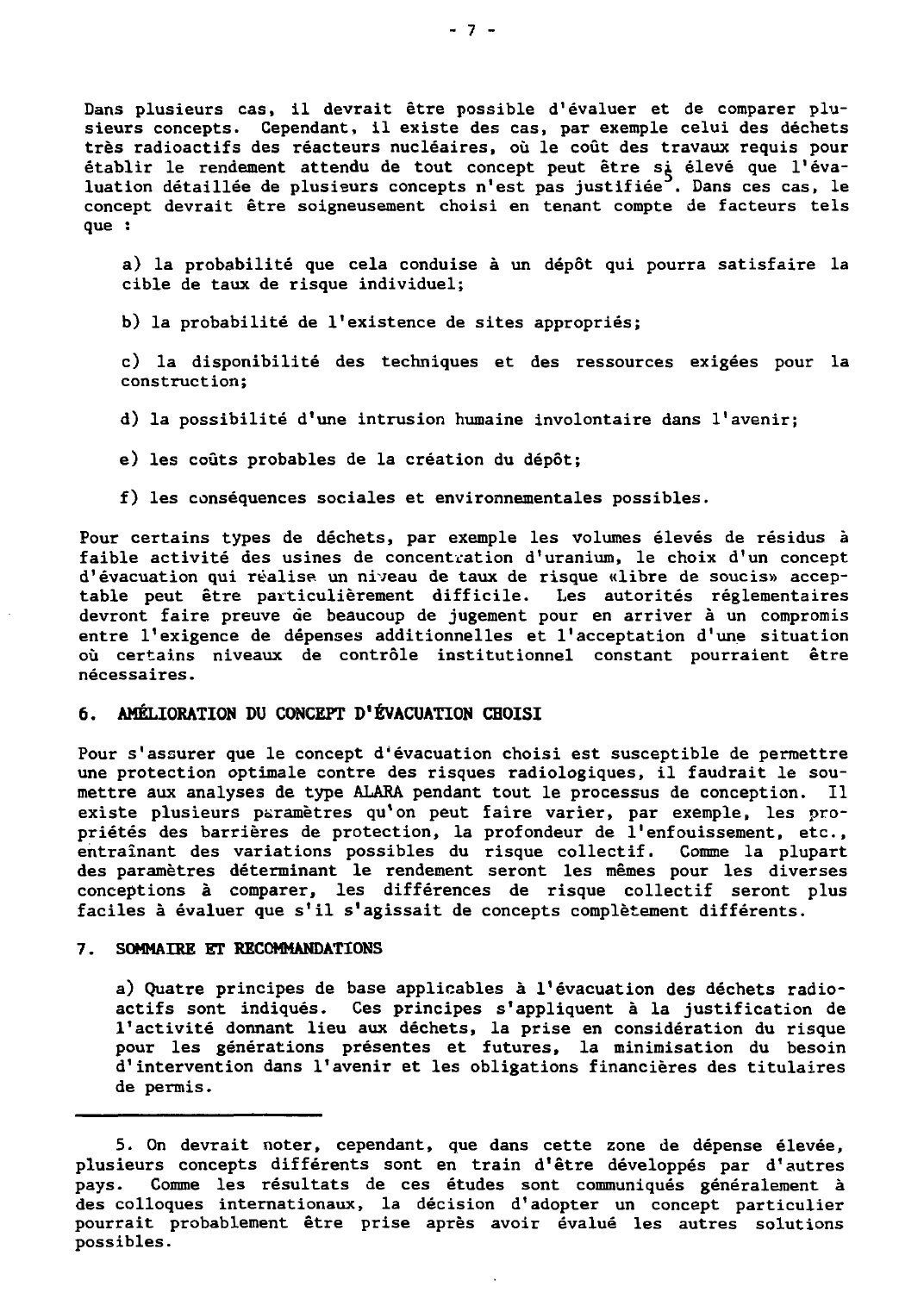b) Les conséquences de toute irradiation dans l'avenir devraient être évaluées selon le taux de risque individuel, soit le produit de la probabilité d'une irradiation, de l'intensité du débit de dose correspondant et du facteur reliant ces doses à des effets graves sur la santé.

c) Le taux de risque individuel devrait être évalué pour un membre du groupe critique, défini comme étant un groupe au moment et à l'endroit où le taux de risque d'irradiation est le plus grand.

d) La sélection d'un concept d'évacuation de déchets à long terme exige une analyse des voies d'acheminement et une évaluation des coûts de chaque concept pour permettre une évaluation du taux de risque individuel, ainsi que des comparaisons de l'augmentation du risque collectif par rapport aux coûts. Pour évaluer le taux de risque collectif d'un concept d'évacuation, il faudra faire preuve de jugement à propos du choix des limites d'intégration.

e) Dans certains cas, par exemple l'évacuation des déchets à haute activité de réacteurs nucléaires, le coût des travaux requis pour établir le rendement attendu de tout concept peut être si élevé que l'évaluation détaillée de plusieurs concepts n'est pas justifiée, en autant que l'on puisse démontrer qu'un concept satisfait une cible donnée pour le taux de risque individuel. Dans ces cas, d'autres pays pourraient disposer de renseignements au sujet des autres concepts, permettant ainsi de faire des comparaisons.

•f) Une analyse de type ALARA devrait être utilisée pour évaluer les améliorations possibles au concept choisi.

g) La Commission de contrôle de l'énergie atomique devrait préciser une cible de taux de risque individuel pour chaque concept d'évacuation et chaque site. La cible de taux de risque devrait être établie à une valeur inférieure à 2 x  $10^{-3}$  a<sup>-1</sup> en tenant compte :

(i) des variations du taux de risque radiologique dues au fond naturel de rayonnement,

(ii) des irradiations possibles dues à d'autres activités nucléaires futures,

(iii) des incertitudes dans le processus d'estimation du risque futur,

(iv) du niveau de contrôle institutionnel proposé,

(v) des dangers toxiques des déchets.

La valeur de la cible de taux de risque individuel ne devrait pas être inférieure à tout niveau de taux de risque individuel de minimis qui aurait été établi.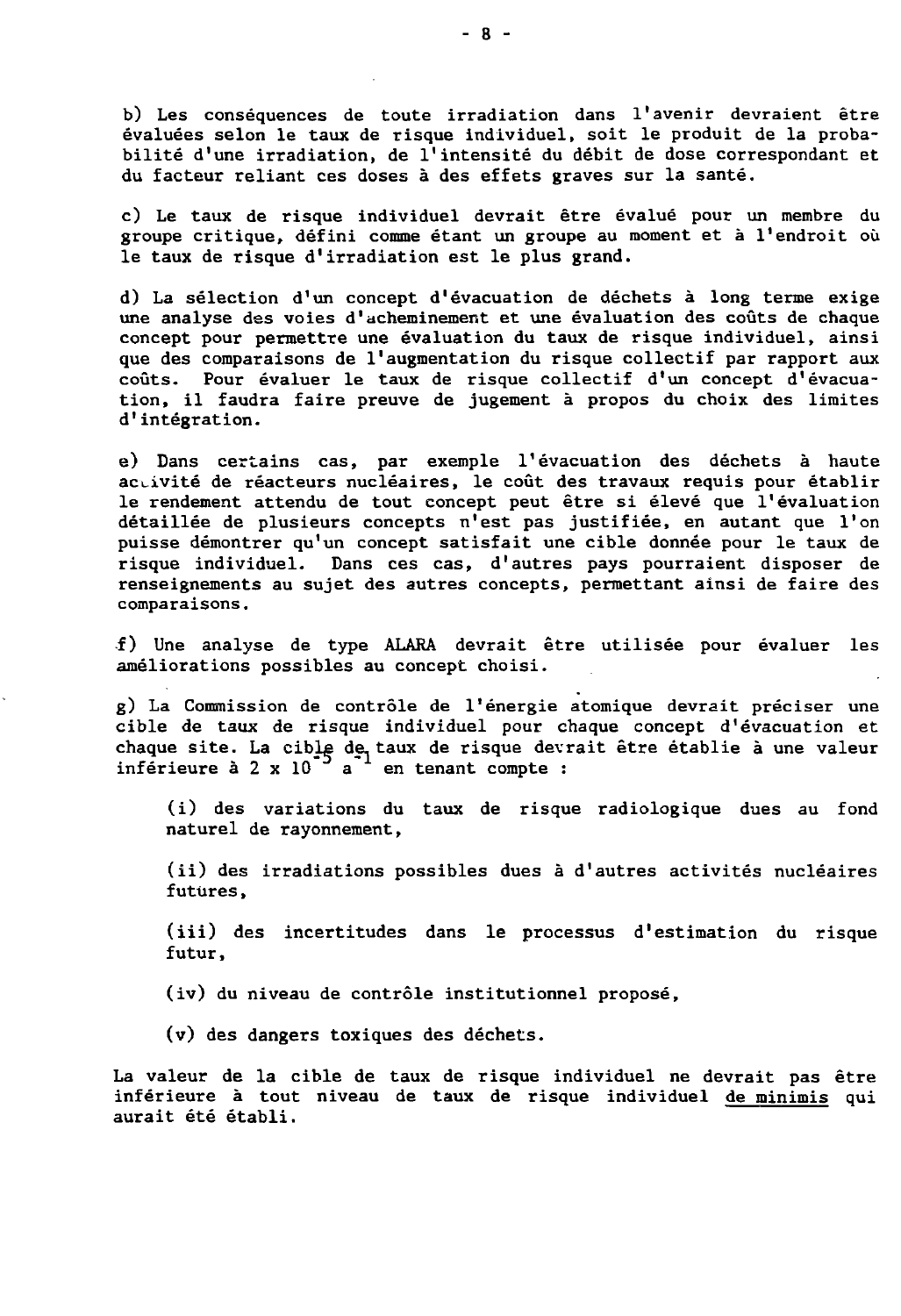#### Bibliographie

- 1. CCSN-2, «Objectifs de sûreté relatifs aux activités nucléaires au Canada», 1982.
- 2. CC-1, «Niveaux de dose de rayonnement de minimis recommandés au Canada», (en préparation).
- 3. CC-2, «L'Application du processus ALABA» (en préparation)
- 4. CIPR 26, «Recommandations de la Commission internationale de protection radiologique».
- 5. ICRP 37, "Cost-Benefit Analysis in the Optimisation of Radiation Protection".
- 6. ICRP, "Statement from the 1985 Paris Meeting of the ICRP", relié avec Annals of the ICRP, Publication 45.
- 7. Rapport des experts de l'AEN, «Objectifs de protection radiologique à long terme applicables à l'évacuation des déchets radioactifs», 1984.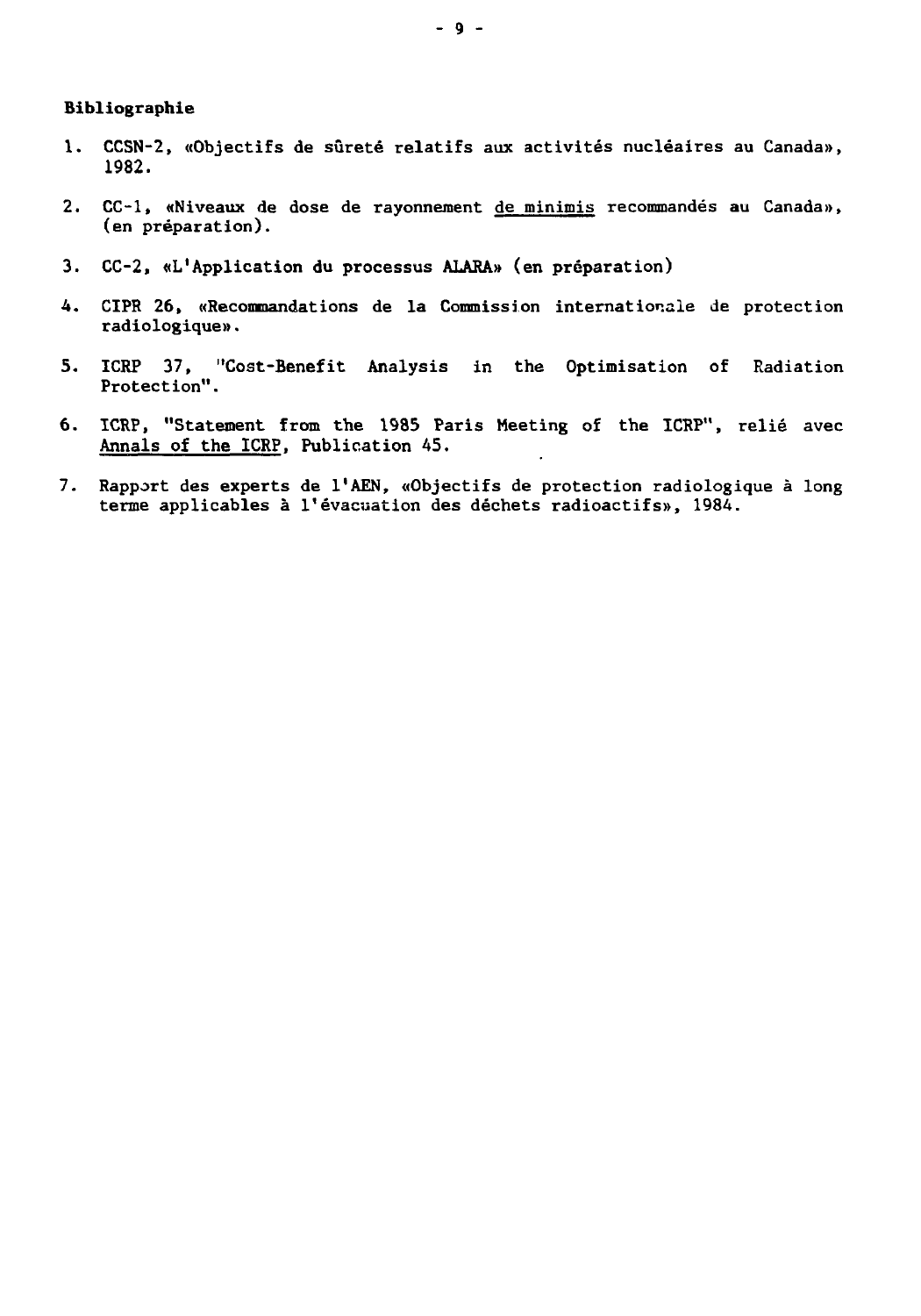#### **REMERCIEMENTS**

Membres du groupe de travail :

- K.J. McCallum, président
- G.C. Butler
- R.E. Jervis
- B.C. Lentle
- O.R. Lundell

Membres du Secrétariat :

- R.J. Atchison
- F.C. Boyd
- W.R. Bush
- G. Plante (traduction)

 $\hat{\mathbf{r}}$ 

Tous les membres du Comité consultatif de la sûreté nucléaire

 $\bullet,$ 

 $\overline{a}$